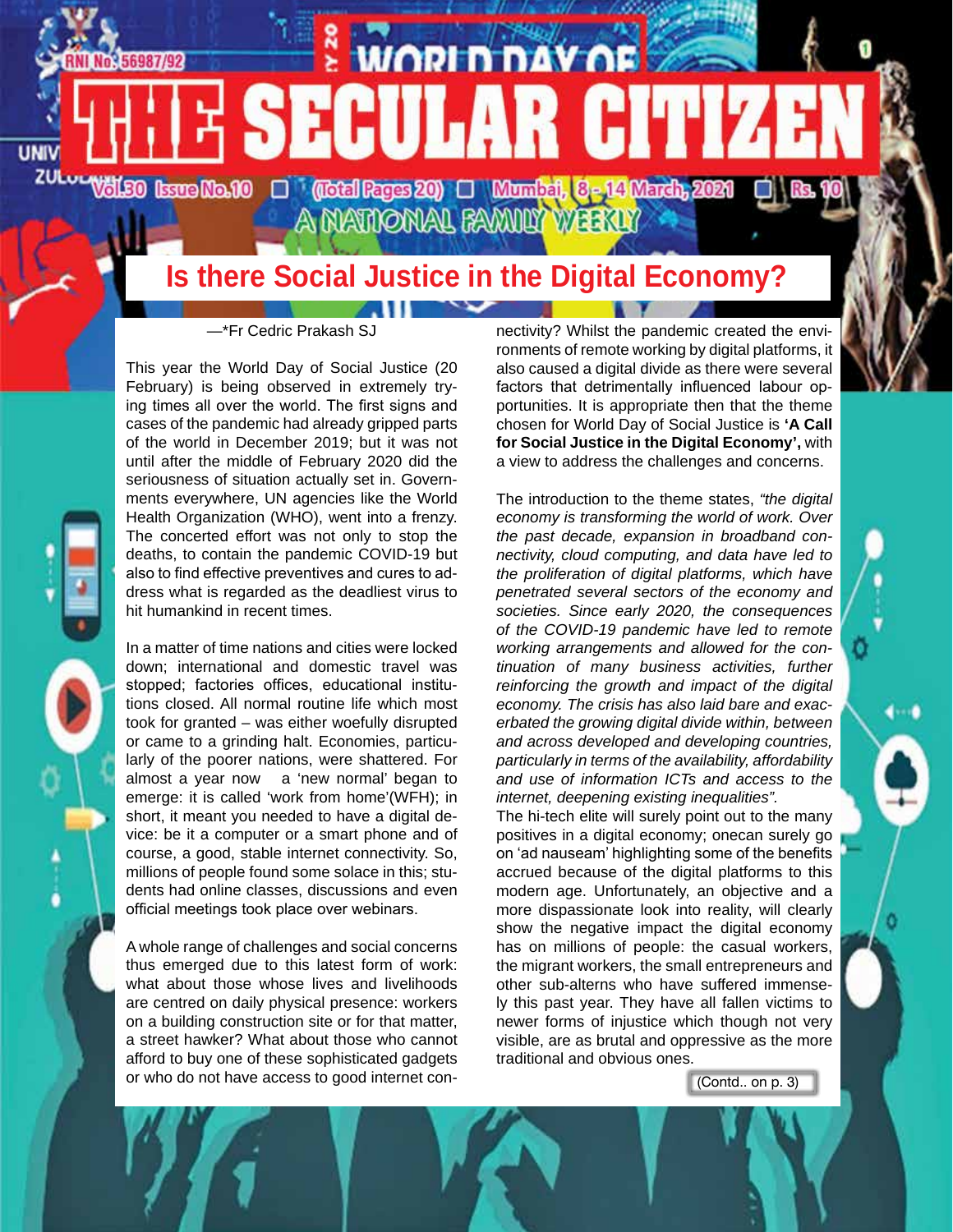# **Obsession with Sedition?**

The Modi government at the Centre and the States under the BJP rule appear to be obsessed with the sedition provisions of the law and charge any one whom they see as an adversary or a potential threat. You speak ill of their leader at the Centre or the State, you can be sure to be charged under this draconian law. Sedition is a very serious business. The Apex court, over the years, has cautioned the law enforcing authorities to refrain from using IPC section 124-A to curb free speech – a fundamental right enshrined in the Constitution. Despite this, this section is being used with impunity in the name of national integrity and sovereignty – an emotive issue for the people of this country. Unfortunately, the Police loyalty is misplaced – political masters instead of the public. No wonder people are scared of the protectors – the Police. This should be a matter of concern for the Police force. But who cares!

FIRs are hastily prepared and harshest provisions of the IPC are included with long jail term so as to deny bail to such charged people. A retired SC judge admitted in a TV debate a week ago that the subordinate judges are hesitant to grant bail in such cases for fear of being pulled up by the HCs. Even the higher courts find it hard to grant bail in sedition cases for same reasons. It is time to make the Police accountable in cases where they are guided by political pressure. The much delayed Police reforms need to be expedited but for this all political parties must put their heads together.

The recent arrest of Disha Ravi [a non-entity who became an international celebrity overnight], has evoked sharp reactions from the intelligentsia. What the higher courts failed to do all these years a Patiala court judge Dharmender Rana, in his hard hitting verdict, came down heavily on the Delhi Police which did a shoddy job with no tangible evidence to deny bail to the accused. In short, he was candid on the blatant misuse of the Sedition law. The learned judge granted bail to Disha and a 'Patiala' rap to the Delhi cops and through them to the Police force throughout the country. Police should seriously introspect. Even the Law Commission in 2018 said "Dissent and criticism are essential ingredients of a robust public debate on policy issues as part of a vi-

# **VIEWS on NEWS**

brant democracy. While it is essential to protect national integrity, it should not be misused as a tool to curb free speech". This advice has hardly deterred the authorities from going about their business of charging more and more people under sedition laws. One is reminded of the recent arrest of a blogger in China just because he questioned the genuineness of the contents of Galwan Video showing the skirmishes at the LAC which the authorities made public after months of secrecy. In this video they said that only five soldiers lost their lives.

When the government tries to take shelter under the draconian laws, it shows that they are nervous about some of their own actions which come under scrutiny. Outwardly they may show belligerence but inwardly they are worried. While arrests under sedition charges are rising exponentially, the conviction rate remains dismal at 3%. Even those opposing farm laws are not spared. The motive of the government is clear. Charge them under the harsh IPC Section 124-A; and keep them behind bars as long as possible without bail. This way the threat to the government gets muzzled. The government needs to realize that 124-A, which was framed some 150 years back in 1870 or so is not a 'toolkit' to suppress dissent or free speech. This is one harsh message the learned Patiala court Judge sent to the Police and the government in his much appreciated order while granting bail to Disha Ravi. Incidentally, during the January 6th assault on Capitol by Trump supporters, a TV channel Anchor called Donald Trump a 'domestic terrorist' repeatedly. Mind you Trump was still the President then. There was no reaction from the Trump administration. This is free speech. Wonder what would have happened to the Anchor if this had to happen in India. \*\*\*\*\*

# **The Sasikala factor in Tamil politics**

The return of Sasikala, the confidante of late Jayalalita in Tamil Nadu, after a four year stint in prison in Karnataka was a massive show of strength. It looked like someone who has returned after a landslide victory. People dotting the roads with flowers and garlands in large numbers and jostling with each



other to have a glimpse of the 'celebrity' was something unusual. Among those jolted, are the present AIDMK leaders, particularly EPS who is running the State after the demise of Jayalalita. His nervousness was too apparent. The desperation was visible in his decision to close down the entire area where the memorial for the late leader is erected. The present AIDMK leadership of EPS and OPS is a marriage of convenience but are holding on for power's sake. While EPS has an upper hand OPS is waiting. To that extent OPS remains dissatisfied and therefore a threat to the party. The open offer to OPS to join Sasikala's party [AMMK] needs to be seen in that context. This is something that should worry the AIDMK now. Sasikala has claimed to be the General Secretary of AIDMK. The fight for supremacy is bound to be a messy affair. If Sasikala and OPS come together it is trouble for EPS with split votes.

All these years there were those stalwarts like Karunanidhi and Jayalalita. It was either the DMK or the AIDMK that ruled the State for many years in straight fights with the help of fringe players. This time around, it will be different. With new combinations and permutations, the position of the AIDMK dispensation could weaken significantly. If that happens, Sasikala will assert as the rightful successor of late Jayalalita and claim to be the real AIDMK which could isolate EPS. His followers could shift allegiance making Sasi relevant in Tamil politics. Kamal Hassan, with his leaning towards the Congress, could strengthen the DMK led alliance. His meeting with Rajinakanth recently could change equations. A triangular contest will benefit only the DMK alliance. Yet, with all her faults, the Chinnamma is likely to play a crucial role in Tamil Nadu politics and cannot be written off so easily. The organizational capacity of her nephew, TTK Dhinakaran, the brain behind the huge road show, cannot be underestimated. It will be a very interesting battle to watch.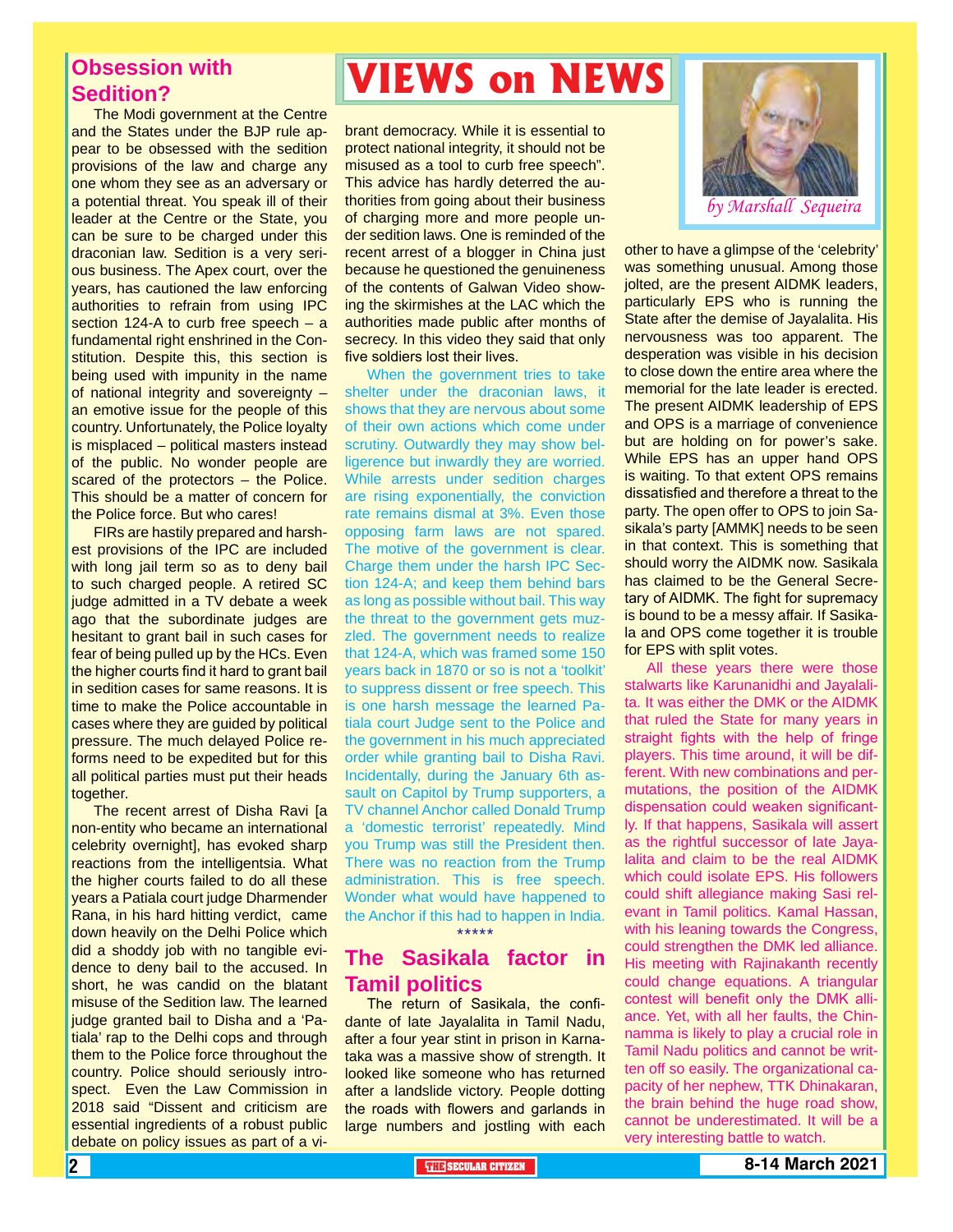

Our bank account details for Fund Transfer : Account Name: The Secular Citizen, Current Account No. 03552000006744, Bank: HDFC Bank, Branch : CST - Mumbai VT, ISFC code: HDFC0000355

(Contd.. from p. 1)

The ordinary labourer is the most affected by the digital economy. One of the most pathetic sights on the TV screens and the print media was to see pictures of migrant workers from several of the big cities walking back

to their homes in the rural areas, in the height of the pandemic. Many of them, for want of public transportation had to trudge back miles because of the lockdown. The urban inforeverywhere. These were ordinary men and women,

for whom digital platforms means absolutely nothing. Their work is of a physical nature, most of them are location-based, earn a daily wage, live frugally and save a little for their families who in most cases, live in rural areas. Millions of workers lost their jobs overnight; even on their return, in some states like UP and Gujarat they had to agree to new policies with longer hours of work, with lesser wages and without access to a trade union. The three labour codes, which are blatantly anti-worker, was shoved down by an uncaring Government and their crony capitalist friends during the pandemic.

In his path breaking Encyclical of 1891, 'Rerum Novarum', Pope Leo XIII wrote *"when there is question of defending the rights of individuals, the poor and badly off have a claim to especial consideration. The richer class have many ways of shielding themselves, and stand less in need of* 

mal sector was badly hit **BY FR. CEDRIC PRAKASH** (now Saint) John Paul II in *help from the State; whereas the mass of the poor has no resources of their own to fall back upon, and must chiefly depend upon the assistance of the State"*.One hundred years later, in 1991, later **sj** his encyclical 'Centesimus

Annus' said, *"Justice will never be fully attained unless people see in the poor person, who is asking for help in order to survive, not an annoyance or a burden, but an opportunity for showing kindness and a chance for greater enrichment".* Last May, Pope Francis spoke very strongly about the plight of the migrant workers saying, *"I want to defend all exploited workers and I invite everyone to turn the crisis (the pandemic) into an occasion where the dignity of the person and the dignity of work can be put back at the centre of things."* Fifty years ago, the 1971 Synod of Bishops on 'Justice in the World' ushered in a watershed moment for the Church. The Synodal document stated that, *"In the face of* 

*the present-day situation of the world, marked as it is by the grave sin of injustice, we recognize both our responsibility and our inability to overcome it by our own strength. Such a situation urges us to listen with a humble and open heart to the word of God, as he shows us new paths toward action in the cause of justice in the world."* A call so painfully relevant today.

Another dimension which needs to be addressed where digital economy is concerned is called 'digital fascism'. We are experiencing a painful explosion of this fascism in India in the recent past. It is a fascism which spews hate, is divisive in nature and keeps large sections of the population in a state of impoverishment and with the denial of human rights. In an excellent analytical article in the popular online portal 'Counterpunch (18February 2021) entitled 'What Is Digital Fascism?', authors Thomas Klikauer and Norman Simms write,*"compared to the classical type, digital fascism may well be furnished with the greatest propaganda machine the world has ever seen – the Internet. Unlike, classical fascism which used printed newspapers and radio, digital fascism transmits its hate messages through the Internet"; they go on to* 

(Contd.. on p. 15)

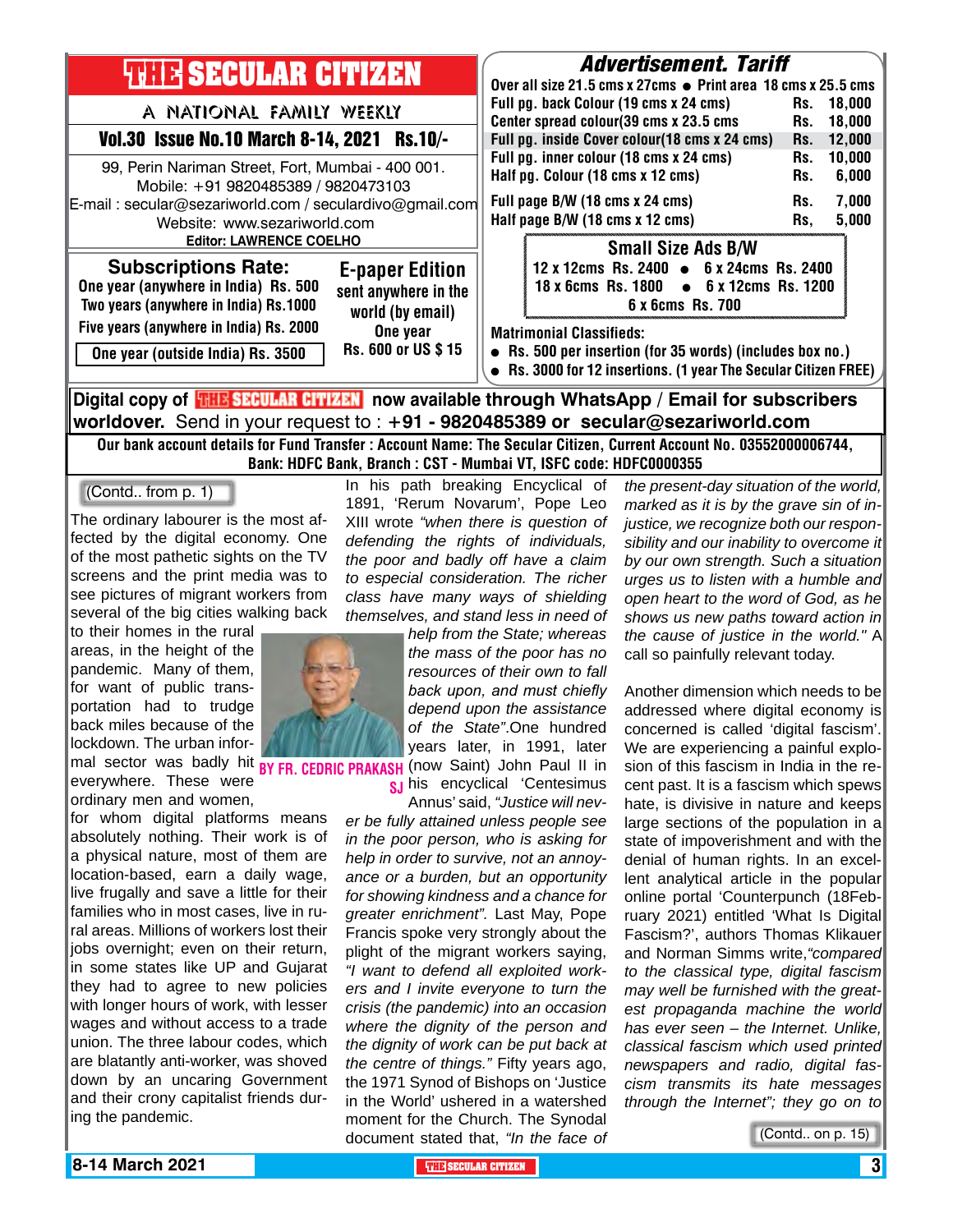# **The Original Andolan-jeevi—Gandhi**

### *by Don Aguiar.*

*To quote, Bertolt Brecht (1889 - 1956) an influential German poet, playwright, and dramatist. - "The worst illiterate is the political illiterate, he doesn't hear, doesn't speak, nor participates in the political events. He doesn't know the cost of life, the price of the bean, of the fish, of the flour, of the rent, of the shoes and of the medicine, all depends on political decisions. The political illiterate is so stupid that he is proud and swells his chest saying that he hates politics. The imbecile doesn't know that, from his political ignorance is born the prostitute, the abandoned child, and the worst thieves of all, the bad politician, corrupted and flunky of the national and multinational companies." Does our present political dispensation mirror this?*

If the claims and assertions of the Delhi Police, all know who controls them, are to be taken at face value, India would appear to be a vulnerable nation. Even with a \$2.6 trillion economy and a nuclear-armed military routinely ranked among the top five in the world, it seems to be remarkably fragile against one mighty power: not a rival nucleararmed state, but a ragtag coalition of assorted celebrities, impassioned social activists, and the kind of people Prime Minister Narendra Modi has described as "andolan-jeevis", or those who live by agitation and activism.

The 'weapon' of do-gooders is not an explosive, but a document now known as 'toolkit', carrying nothing heavier than ideas in polysyllabic words. Such toolkits, which are common among organizations that wish to use strategies and tactics to bring about change, typically provide background information, talking points, and frequently-askedquestions and model answers for campaigners. Toolkits also suggest potential targets, offer ideas for mobilization, provide what its developers think of as catchy slogans and hashtags, as well as memes that may be funny but are often earnest, and other paraphernalia drawn from management, marketing,

advertising and development campaigns. Confusing them with a plan to wage 'social, cultural and economic war' against India points to a deeper malaise.

In reality, India is strong—as a state, and that too with a government that has considerable strength in parliament and is run by a party with many states under its control. The administration can afford to be magnanimous to critics, but has not been; many of its core supporters tend to see critics as enemies of the nation. And the government's disposition has the effect of making dissent not only insignificant, but also expensive. It can do this because the usual checks and balances of accountability have weakened. The judiciary upholds sound principles (the granting of bail as the rule, not an exception, for example), but these are selectively applied; its diplomats react loudly to tweets, but are barely audible when military incursions occur on its territory; and its bureaucracy treats citizens as subjects.

**What such a maximalist state will do cannot easily be predicted. What's the point of carrying a big stick if you aren't going to use it? In recent times, several critics have found themselves behind bars: an 83-yearold Jesuit priest suffering from Parkinson's disease; an 80-year-old revolutionary poet who is ailing; a wheel-chair bound academic denied bail to meet his dying mother; a comedian who was picked up for a joke that wasn't told because he might have said something offensive (he's since been released); and most recently, a 22-year-old woman who was campaigning for a cleaner planet.**

The Delhi Police's action of arresting Disha Ravi in Bengaluru and producing her before a magistrate in New Delhi, on allegations of online links with pro-Khalistan elements, was disproportionate. Lawyers have questioned the magistrate's decision to place her in police custody for five days. Her motive seems environmental and those links, if any, inadvertent. The incident shows a literalist interpretation of colonial-era rules and an expansive reading of the law. And the arrest has become part of a conspiracy theory that even satirists and cartoonists would struggle to imagine. Compounding the irony is the use of similar tactics—hashtags and identical, simultaneous messages with the same words in bold—by the government's online supporters, while complaining about coordinated campaigns against the nation. Toolkits are 'how-to' documents that accompany strategic plans. Multinationals selling toothpaste, political parties marketing a candidate, and other activists all understand that. The crucial question is the means being deployed.

**In Civil Resistance: What Everyone Needs to Know, American political scientist Erica Chenoweth, who runs the Non-Violent Action Lab at Harvard, challenges the idea that entrenched power can only be overthrown violently. If at least 3.5% of people support a movement, change may be possible, Chenoweth says -**

**Governments—democratic or authoritarian—exercise power by getting people to obey rules and laws voluntarily. Regimes become ineffective when people refuse to abide by those rules. Think of the doctors and civil servants on strike in Myanmar these days. Or the Bengali bureaucrats in what was then East Pakistan refusing to comply with instructions from their West Pakistani bosses, and the eventual independence of Bangladesh. Or M.K. Gandhi's challenge to an empire with a fistful of salt. Apparently small acts matter.**

Peaceful resistance is an old idea; the internet gives it wider reach. Disha Ravi understands what campaigners have known all along—that non-violent activism can be effective. Thus slavery was challenged, women got the right to vote, and some authoritarian regimes collapsed. They draw inspiration from the original andolan-jeevi—Gandhi. India presently is lucky to have many in Gandhi's footsteps.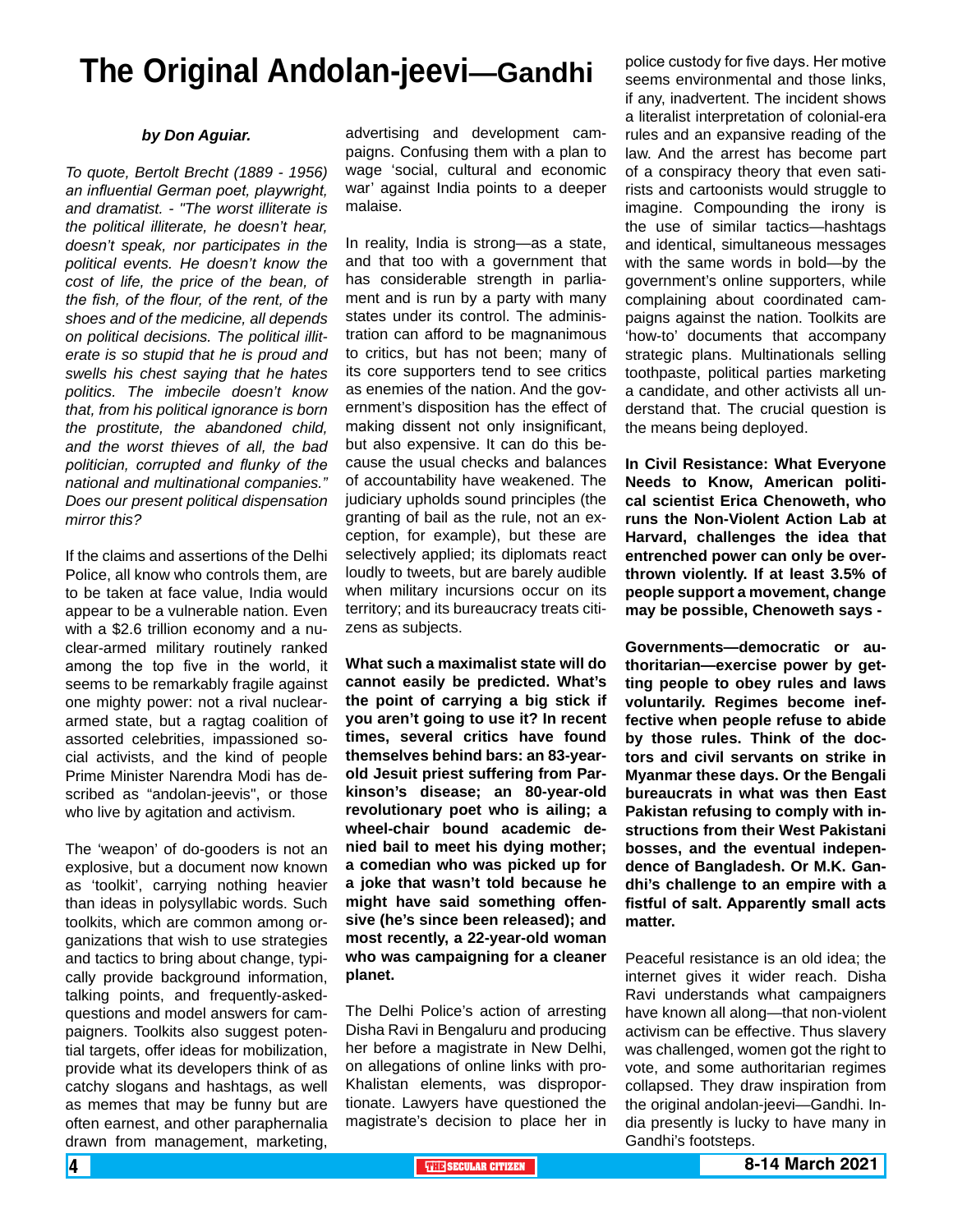

# **Credibility of medical research**

The age-old adage and secret of longevity " Early to bed, early to rise, makes a man healthy, wealthy and wise' seems to have gone for a toss after a recent study conducted by a Canadian –based scientist has revealed that those going to bed before 10 p.m. run a greater risk of heart attack, while those who sleep after 12 midnight are prone to metabolic disorders and morbidity. Hence the ideal time to sleep is between 10 p.m and mid-night. It is very strange that both medical science and research keep coming out with their findings which keep changing from time to time. Take for instance the case of how tea and coffee are now said to be good for the heart ,whereas earlier, they were both stated to be detrimental to health. Consumption of egg was said to increase blood cholesterol that was harmful for the heart. Today, egg is recommended as a rich source of protein and a way to keep the doctor away. Scientists are still struggling today to find out how and where the deadly Corona virus originated and spread, even as they have developed a vaccine that is neither 100% effective nor safe. Different theories , flip flop and prevarication have had a deleterious effect on the credibility of medical research and presently raises questions as to how much of these findings are to be believed or taken with a pinch of salt.

## *—A. F. Nazareth, Alto Porvorim,Goa.*

# **Catholics Matter**

Set between the rivers Tigres and Eupharates, Iraq (which was earlier known as Mesopotamia), is acknowledged as the cradle of civilization. Biblical scholars place the Garden of Eden between these two rivers. Pope Francis will be visiting this historically important country, March 5-8.

As is well known, the Pope is the head of the Vatican State and as per established protocol he can agree to visit a country only after he receives an official invitation from the State. Recently, the Holy Father visited Bangladesh and Myanmar bordering India, both with very small Catholic populations. Iraq too has only 0.3 million Catholics compared to India's 20 million Catholics. Our Catholic population is the 17th largest in the world , ahead of Canada, Australia, Holland and 150 plus countries. We need to convince our govt that Catholics matter. Our schools and colleges have touched the lives of the poorest to the richest in the land . Many ministers, top politicians and bureaucrats have passed through the hallowe d corridors of our educational institutions. On several occasions they have acknowledged their debt to their Alma mater. This goodwill of the alumni must be leveraged by our Catholic leaders and legislators in the Centre and the states. Cutting across party affiliations they must take up matters of importance concerning our faith with these friendly officials. An invitation to the Holy Father to visit India, is one such matter that needs to be taken up.

# **Ray of hope from the Indian judiciary!**

 When even some Supreme Court judges have expressed their disappointment regarding the rulings of the Supreme Court, today a Ray of hope is shown by the Delhi court. 21 year old environmentalist Disha Ravi has been granted bail by Delhi Court! The court's judgement completely exposes all conspiracy theories and fake agenda of Mr. Naada and other BJP IT Cell people. One day 'Frankly speaker' The Secular Citizen may be implicated for its bold articles. Here are some famous lines from the judgement to be kept in mind by the editors and managers-

"Right to freedom of speech and expression includes right to seek global opinion."

The police can be biased, totally become the mouthpiece of the Home Minister, for the judges say, "There is not even an iota of evidence brought to my notice connecting the perpetrators of the violence on 26.01.2021 with the said PJF or the accused" .... and "The perusal of the said 'Toolkit' reveals that any call for any kind of violence is conspicuously absent."

Very consoling words are the following: "Citizens cannot be put behind the bars simply because they choose to disagree with the State policies."

 Often messages are spread on the social media intimidating citizens voicing their opinions on government policies and rulings. These are not to be given much importance.

Inquilab zindabad!

*— Fr. Michael G Vasai.* 

*—Prof Robert Castellino Orlem*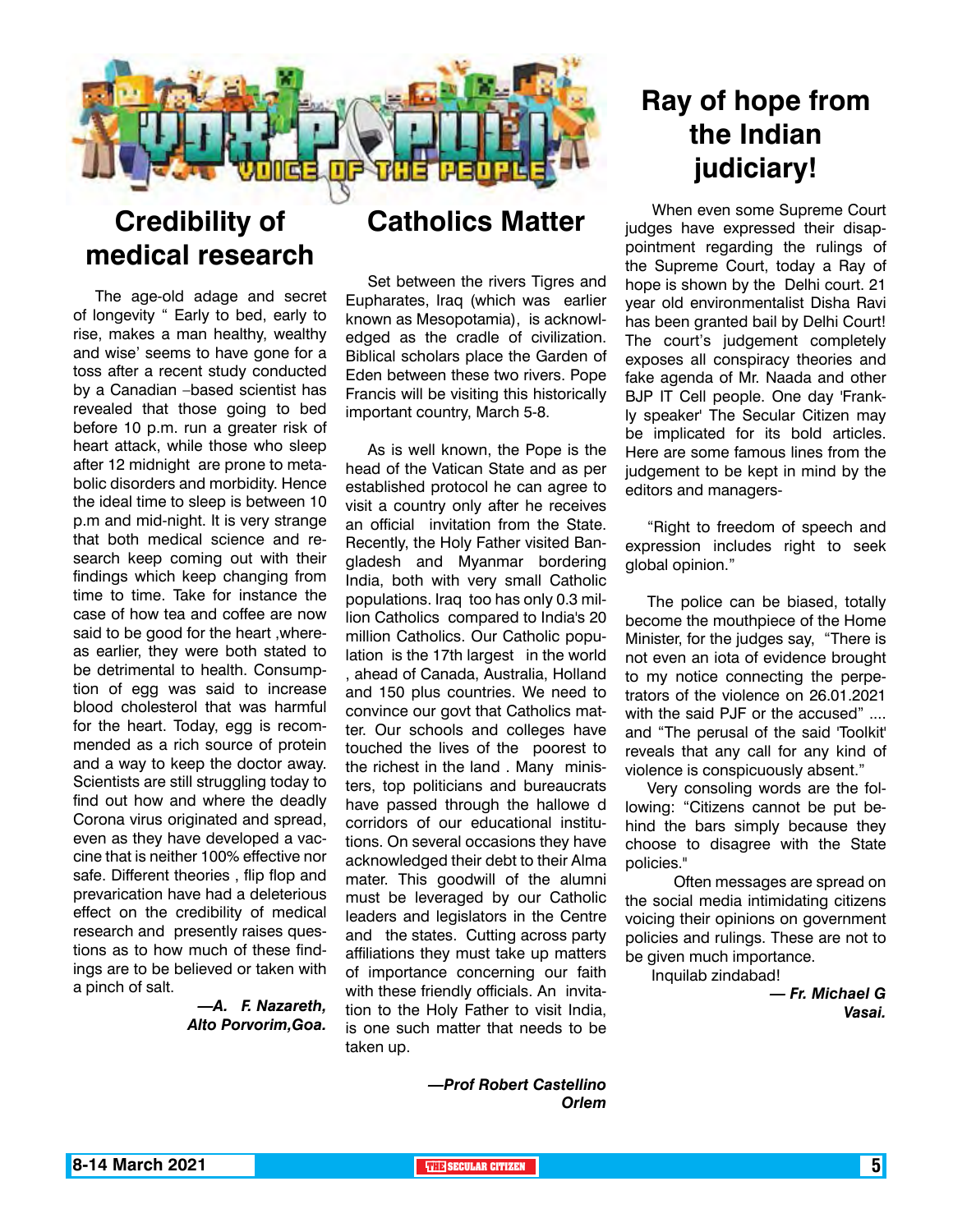# **Love Jihad – Catholic Style**

**(A sequel to "Love's Dark Secrets")**

**O**nce again this heading challenges us to sit up and take<br>
note. We know that the term<br>
"Love Jihad" has been coined by ultralenges us to sit up and take note. We know that the term nationalist right wing forces that have used it to push through stringent legislation against forced conversions in U.P., M.P. and Uttrakhand, all BJP ruled States.

In BJP lingo it implies that Muslim men, hiding their religious identity, are luring gullible young Hindu girls into marriage and conversion to Islam. This, despite no real evidence of the same. The word "love" does not re-

quire any definition here, but "jihad" does; more so since it is often used to describe violent acts of certain Islamic groups. However, the original Arabic word means to struggle or strive for a noble cause. It could be for the defence of Islam or for a spiritual struggle against sin. According to the Holy

Quran it is a defensive, not aggressive act. However, like all noble acts, it can be misused. The closest Christian equivalent would be the much maligned Crusades. In Hinduism it could be termed Dharamyudh.

Where is the Catholic angle in all this? A recent case was of two doctors (the man was a Muslim and the woman a Catholic) getting married in a church in Kerala. Even a retired bishop participated in the nuptials. A section of the church in Kerala vehemently protested, leading to Cardinal Alencherry of Ernakulam declaring the marriage null and void, apparently because it had not followed canonical procedures. Even the participating bishop issued an apology, obviously under pressure. Earlier too the Catholic bishops of Kerala have spoken out against love

jihad for Catholic girls, drawing howls of protest from the Muslims who accused the bishops of cozying up to the BJP, to protect their financial and institutional interests.

When I went to Agra last month to attend the installation of Abp Raphy Manjaly, a priest of that diocese rushed up to present me a copy of his book "Pastoral Care of Mixed Marriage Families in the Agra Ecclesiastical Region: Challenges and Response". The book is the doctoral thesis of Rev Dr Maxim D'sa. It is 386 pages with 1100 references.



Since youth and marriage counselling has been an area of special concern for me, I felt compelled to put aside other reading and study this first. This piece is not a book review (it is available at the Agra Archbishop's House) but a reflection on some of its salient observations and its message for the church.

Nevertheless, I would first like to place on record my appreciation for the stupendous work undertaken by D'sa.

We need to understand what is meant by the Agra Ecclesiastical region. The first seeds of Catholicism were planted here over 500 years ago during the reign of the Mughal Emperor Akbar. Akbar's church, built in memory of his Christian wife, is well preserved adjacent to the existing Cathedral. D'sa states that the Region has the lowest Catholic presence in the whole of India. According to the Census of India 2011 all Christians (not just Catholics) in U.P. are just 0.37% of the population, 0.18% in Uttrakhand and 0.14% in Rajasthan. My guess is that Catholics are between 10 to 20% of the Christian population. From them again, some 75% could be migrants

from outside the region. In sum total then, the local Catholic population in the Region is miniscule, and the Catholic Church has nothing much to show for its 500 year presence.

This, despite there being 12 dioceses (10 Latin and 2 of the Syro-Malabar Rite). In sharp contrast the number of educational institutions in the Region is in inverse proportion to the Catholic population. The Cathedral compound in Agra alone has about 8 educational institutions. It is a veritable concrete jungle.

The official data on Mixed Marriages (MM) is an eye opener. Canonically, MM refers to a marriage between a Catholic and a Christian from a sister church; as distinct from a marriage with a non-Christian, that is referred to as disparity of cult/ worship. However, the MM data includes both categories. In the 5 years between 2013-2017, there were 3269 marriages in the Region. Of these 1393, or 43% were MMs. This is going only by church records. If we take into account Catholics who get married in a ceremony not held in a Catholic Church one may safely conclude that every second marriage in the Region is an MM. This gigantic phenomenon (not problem) cannot be wished away. It needs to be addressed hands on, with sensitivity and humility. This has not always been the case.

There are three Cs that portray the Catholic Church's attitude to MMs. They are Control, Conversion and Concern. This is part of Church history. Before Emperor Constantine's edict of Milan in the 4th century, the church was being persecuted. One form of protectionism therefore was to ensure that Christians did not marry non- Christians who were considered either heretics or pagans. D'sa therefore says that the attitude of the early Church Fathers to MMs was harsh and prohibitive, aided by their being celibate. However, after Constantine, and the advent of Christendom, later writers like Augustine and Chrysostom had a milder approach.

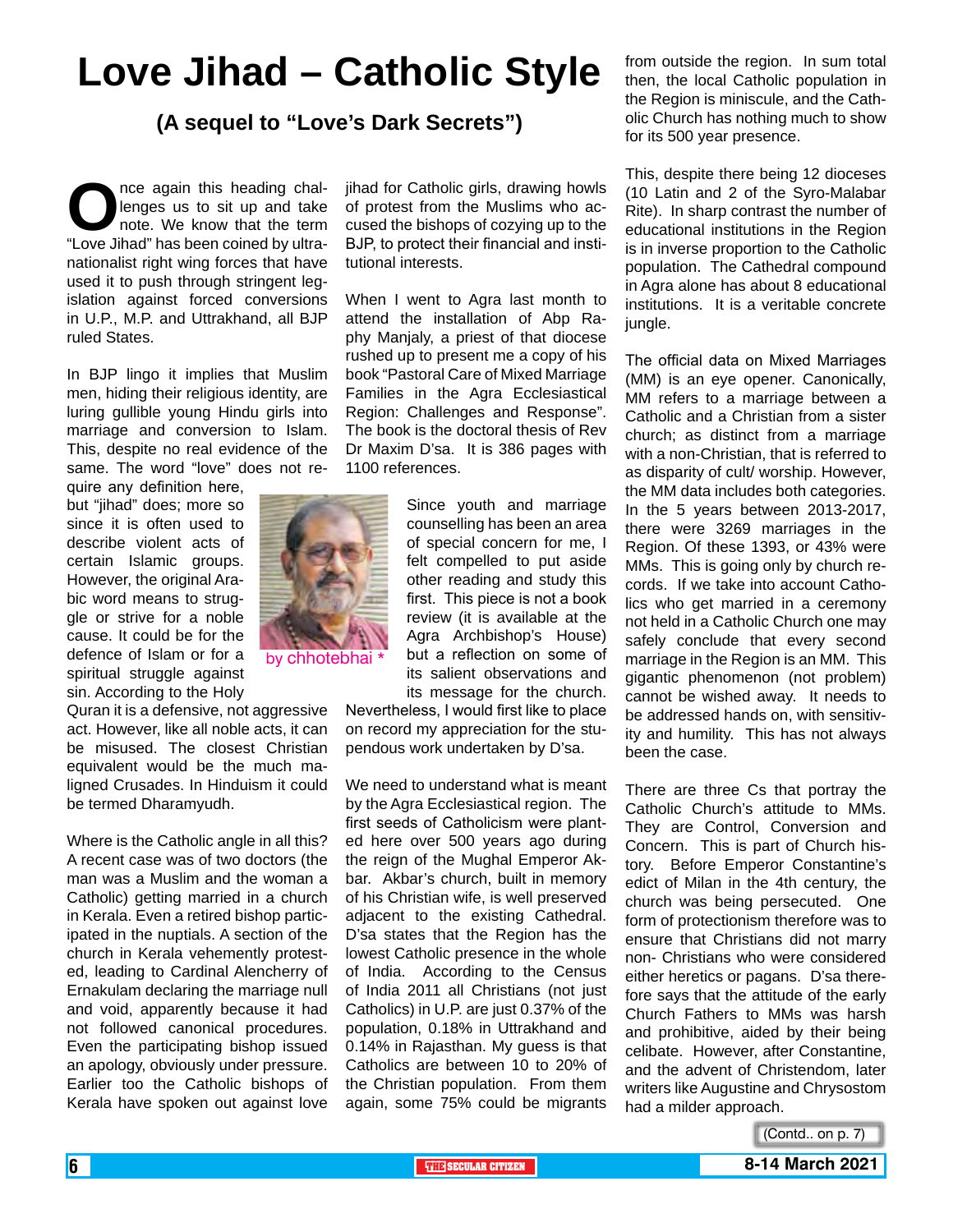We need to here recall that in 1302, the 189th pope, Boniface VIII, had summarily declared that there was no salvation outside the Catholic Church. In effect all others were going to hell and any association with them, marriage included, was a passport to down under!

This attitude of supercilious superiority pervaded the Church till the far reaching reforms of Vatican II (1962-65). So understandably, the Old Code of Canon Law (1917) reflected the church's ecclesiology. For brevity's sake I shall henceforth refer to it as OC. Hence MMs were "most severely forbidden" (OC 1060). Granting of dispensation was reserved to the authority of the pope. Here too this was mostly granted to the nobility! So there were different norms for the rich and powerful, while the cry of the poor man went unheeded. Even today we find that parish priests are more accommodating when it comes to the well heeled (or high heeled as the case may be)!

Under the guise of safeguarding the "true faith", the Catholic Church was actually coercively controlling the personal choices of its people. However, over a period of time societal pressures were brought to bear on the earlier rigid and sanctimonious stand of the Catholic Church. From Control it now switched gears to Convert. So "the Catholic party is bound to prudently procure the conversion of the non-Catholic party" (OC 1062). For this reason the Catholic party also declared that the children would be brought up as Catholics, and the non-Catholic party would have no objection to the same. Obviously this went against all norms of freedom of choice, and could jeopardise MMs, or even be an occasion for the Catholic to marry under less restrictive circumstances outside the Church. The Catholic Church's rigidity was being counter-productive.

To dissuade MMs, they were not to

be held in the church but in the sacristy. D'sa states that the priest could not wear sacred vestments, and no publicity was to be given to such marriages to avoid setting a bad example.

For those of us who take Vatican II for granted, or were born in the post Vatican II era, we need to remind ourselves of how stifling the Catholic Church was before that. Its Decree on Human Dignity states that there should be no coercion (DH No 2). Post Vatican II ecclesiology is reflected in the New Code of Canon Law of 1983 for the Latin Rite and of 1990 for the Eastern Rites. Now it just asks the Catholic party to make a sincere effort to baptise the children as Catholics (Latin 1125:1/ Eastern 814). There is no compulsion on the non-Catholic party. He/she only needs to be informed about this, and instructed accordingly (Latin 1125:2+3). Now marrying a fellow Christian is not an impediment that needs dispensation. It only requires permission.

However, I object to this for the same reason that we object to anti-conversion laws that state that a person seeking conversion must obtain permission from the District Magistrate. If choosing one's religion is an inalienable right, then so is choosing one's life partner. As we are seeing in Kerala, especially among the Oriental Rites, bishops and priests can be quite sticky about granting permission or dispensation. It is time that this proviso is also removed. All that should be expected in such cases is that the Catholic party be properly instructed and gives an assurance that it will abide by the faith of the church and make a sincere effort to bring up its offspring in the same manner.

From Control and Conversion the church should now move to Concern. Earlier its concern was for safeguarding the faith. Now its concern should be the welfare and happiness of the couple. By default that will also be the best way of protecting and nurturing the faith.

Instead of blaming the couple (D'sa has identified 28 very valid reasons for MMs), the church needs to look within itself for the reasons. I quote some of the observations D'sa makes.

He says that there is no community feeling among Catholics ... parishes are ritualistic communities that gather every Sunday ... the faith is based on novenas and pilgrimages and the homilies have little relevance to the people ... evangelizing activity has grown cold ... priests are reduced to ritual performers and running English medium educational institutions ... Catechism ends with High School ... The church in the Region failed to permeate the ethos of North India. It stagnated in the field of education social works! This is a scathing indictment from a priest, not a disgruntled layman.

Added to that, the arrival of Syro-Malabar missionaries without adequate preparation resulted in exaggerated claims of identity and competition among the three Rites. This is downright shameful. He therefore observes that the Catholic community in the Region is "Hindu in social life, Christian in religion and Catholic in worship". Is this good or bad? I am inclined to believe that this is God writing straight with crooked lines.

Mixed Marriages are here to stay, and will probably increase by leaps and bounds. Instead of perceiving this as a threat, the Catholic Church needs to see it as an ecumenical opportunity, that all may be one, as Jesus prayed before his imminent death (cf Jn 17:21). Let us hope and pray that the bishops, priests and even the young people of the Region will heed what the Spirit is saying to the Churches (Rev 3:22). This would indeed be Love Jihad, Catholic style!

*• The writer was the founder Secretary of the U.P. Regional Youth & Vocations Bureau and later a Resource Person for the CCBI Family Life Commission.*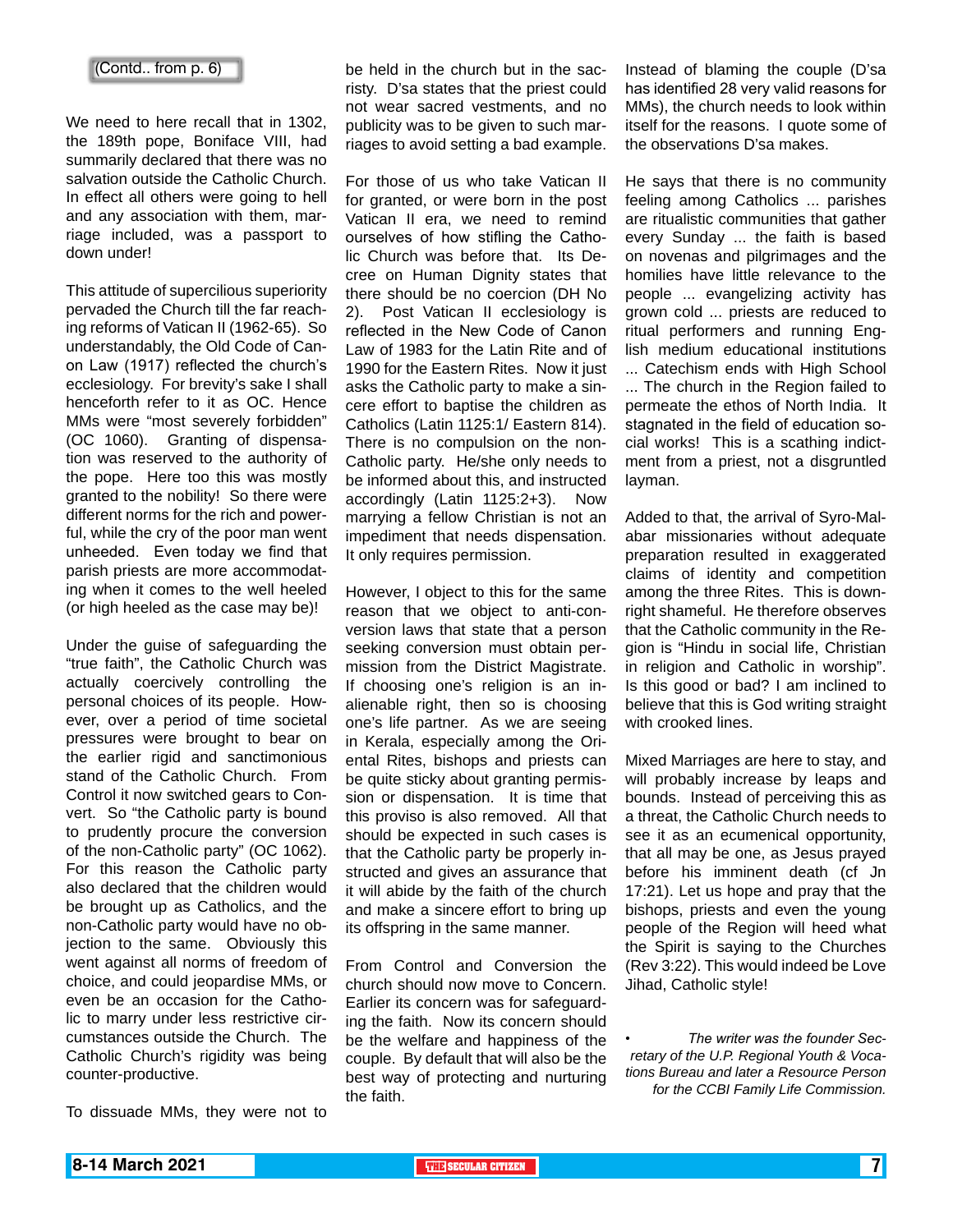# **For God So Loved The World**

# *Fourth Sunday in Lent*

**Faith at this time of lent is in-<br>tensely focused on the suffering,<br>death and resurrection of Jesus<br>Christ. By his incarnation. Christ won** tensely focused on the suffering, death and resurrection of Jesus Christ. By his incarnation, Christ won victory over Satan and saves humankind from the struggle with evil.

 Every "Station of the Cross" enhances our spirit to a richer evaluation of the spiritual life. A proper devotion to Sundays in lent is absolutely necessary, to provide the individual with an insight into God's divine tapestry, which is to gain a prayer life and attachment for Christ through his suffering and sacrifice.

This effort, at lent, brings about reconciliation with God when we say 'by your Holy Cross you have redeemed the world'. The promise of redemption, suddenly makes BY MELVYN BR sense the promise of eternal

life becomes a turning point and the believer feels the 'Armor of God' as a spiritual reality.

# Subscriptions for **THIT'S SECULAR CITIZEN**<br>Renewal as well as New, can be

sent through Bank Fund Transfer to any one of the following banks:

Bank: HDFC Bank Branch : CST - Mumbai VT Account Name: The Secular Citizen Current Account No. 03552000006744 ISFC code: HDFC0000355 or Bank: Citizen Credit Co-op Bank Ltd., Branch : Colaba, Mumbai Account Name: The Secular Citizen CurentAccountNo. 2090031000000489 ISFC code: CCBL0209003

Please inform us through email: secular@sezariworld.com or through phone: 9820485389 after transferring the same. The atonement and the Cross is the counter piece of Christianity and 'distinguishes it from all other religions,' says Giles Gasper, writer and religious historian. We are drawing closer to Holy Week; to the Passion which had been foretold by the prophet Isaiah . We are empowered with faith and in belief, to know, "God so loved the world that he gave his only son, that whoever believes in him should not perish but have eternal life." (Jn. 3:16)

Jesus took upon himself the agony, pain and torment for our sins. To

> awaken in our hearts, God's great love and compassion. Lent takes us to Christ, his humility and acceptance to do his Father's Will. In return we do penance, fast, pray and meditate

 We are indebted to Jesus Christ. The conventional wisdom holds that no greater love has a man than to die for his friend. We owe the Lord Jesus a thanksgiving, a change in our life for the gift of salvation. The Word of the Lord was fulfilled through the mouth of the prophet Jeremiah, till the land enjoyed the Sabbaths. (2 Chron. 36:14-16).

 Mel Gibson's The Passion of the Christ (2001) brought forward the empowerment of Christianity and showed Christ's compassion, which we would entitle. The film mounted a worldwide reaction and helped increase the ranks of the faithful. Indeed, God loved the world. God loves man and woman and made them in his own image as "one body". St. Paul said: "There is neither Jew nor Greek, neither slave nor free, neither male nor female; for you are all one in Christ Jesus." (Gal. 3:28).

Indeed, we are all one in Jesus. I wish to illustrate this: "The human body shares in dignity the image of God. It is the whole human person that is intended to become, in the body of Christ, a temple of the spirit…." (CCC.364/1004). One in God. And so, there cannot be Jew or Greek or Gentile, slave or free, male or female.

"Man, made of body and soul, is a unity." (CCC. 2289). Added to this is the special comfort we receive at Lent from the words of St. John's gospel: "whoever believes in him may have eternal life." (Jn. 3:16). The Father loves you, and for your spiritual nourishment to be in union with Christ, the Eucharist was instituted (declared the council of Trent).

In today's reading, we look to the letter of Paul to the Ephesians; "God, who is rich in mercy…." (Eph. 2:4). He will receive you in his arms, if you repent. You can be the Prodigal Son coming home to God. In heaven there will be great celebration over your repentance. I read in a book about Pope John Paul II's spirituality. He had a way of making immediate contrition, if he failed God in any way. 'The late Holy Father would make an act of sorrow. The Pontiff discovered that he could move on joyfully.

This act of the Pope moved me to tears. If only we realize how much God loves us not to "Fail Him in any way".

We need to put back an atonement on the agenda of our spiritual lives. The risen Christ will help to strengthen us when the time arrives. His Resurrection is the fundamental triumph of the Faith. The prophet Isaiah expressed the words of the Lord; 'Fear not, for I am your God."

Do penance, make a sacrifice, be prepared to love and forgive others for this is the season of LENT.

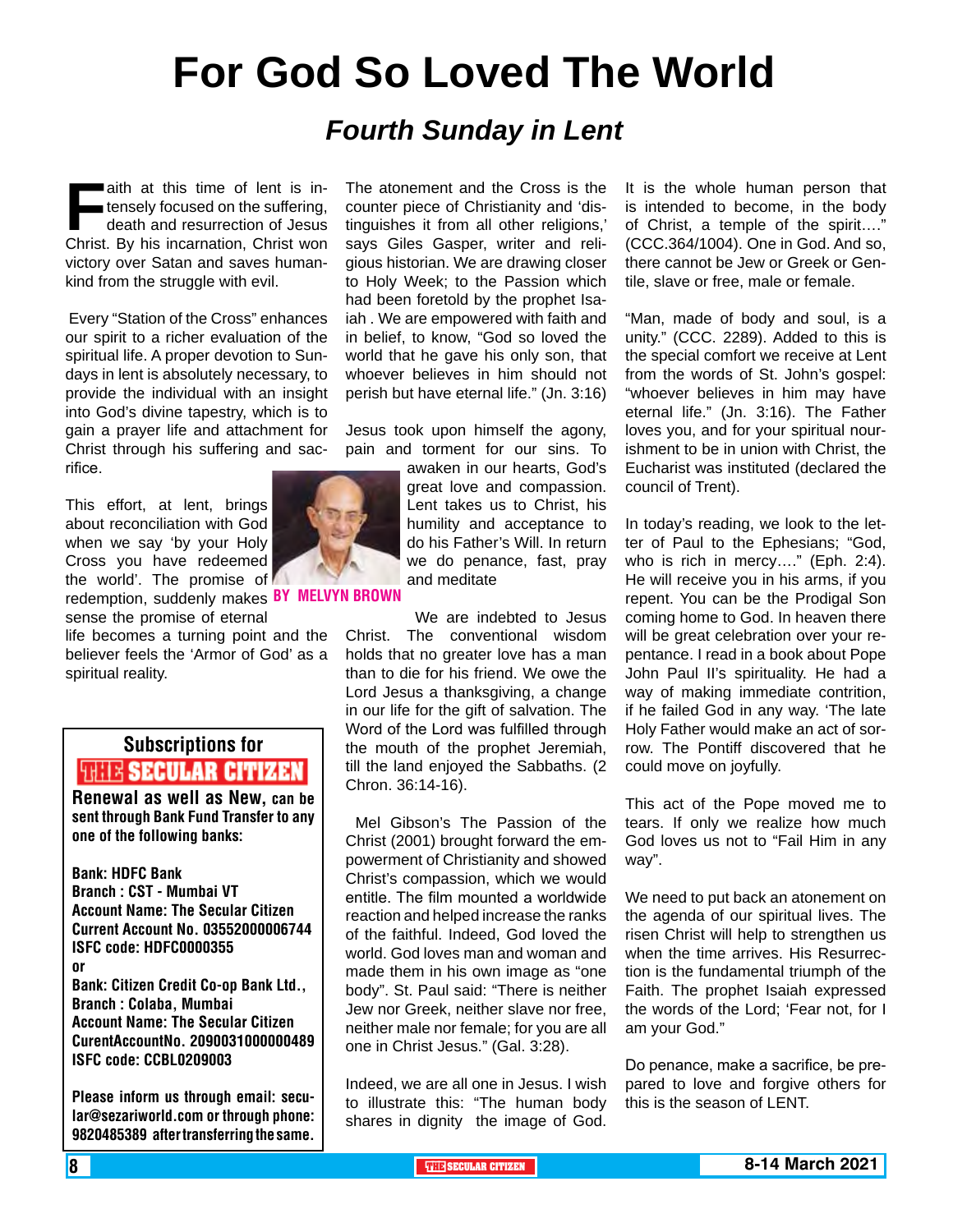

# **The Power of the Pen!**

## *DR. HAZEL COLASO*

The renowned National Family<br>Weekly, *The Secular Citizen,*<br>published from Mumbai since<br>nearly 30 years, along with its versa-Weekly, *The Secular Citizen,* published from Mumbai since nearly 30 years, along with its versatile editor, Lawrence Coelho, has now come out with an apt slogan: "While the power of the sword ends with death and destruction, the power of the pen brings inspiration, motivation and transformation!" Well, here is my humble submission:

## **The Evolution of the Pen!**

The *'Power of the Pen'* is also an interscholastic writing league founded by Lorraine Merrill in 1986 – a creative program for students in grades seven and eight in the US State of Ohio. The famous saying, "The pen is mightier than the sword", was coined by English author, Edward Bulver-Lythor in 1839 in *Richelieu: Or the Conspiracy!* – It means physical violence is not as effective, for there are more academic ways to solve conflict!

Early man survived on the strength of muscle power – survival of the fittest,as the destines of tribal groups were shaped by wars. Yet, only a change of heart was required, which took time to materialize. But with the development of the *Printing Press* by Johannus Guttenberg in 1440, the printed word became the most powerful medium of instruction, for spreading the Gospel, as well as for propaganda. It made people aware and stand up against tyranny and injustice. Karl Marx's Das Capital in-

spired Lenin to issue the *Communist Manifesto,* which ushered in the Russian Revolution.

## **Mahatma Gandhiji's Satyagraha!**

The *Civil Disobedience Movement* or the concept of *Satyagraha* was a struggle based on principles of truth and nonviolence; which secured India's Independence in 1947.

Gandhiji himself edited two newspapers, *Navyug* and *Harijan,* to mobilize the Indian masses. It was literally the victory of the pen over the sword!

In his book, *The Doctrine of the Sword,*  Gandhiji commented: "Nonviolence is infinitely superior than violence; forgiveness is more manly thanpunishment and should adorn a soldier… Strength does not come from physical capacity. It comes from an indomitable will… The religion of nonviolence is not meant only for the rishis and saints, but also for the common people …The dignity of man requires obedience not only to a higher law, but to one's inner spirit!"

### **Impact of the English Print Media!**

James Hicky launched the first print edition – *Bengal Gazette* on 29 January 1780. It was a two-sheet paper measuring 12 inches by 8 inches; most of the space was occupied by advertisements. Its circulation reached only 200 copies. But after 1857, the pioneering efforts of newspapers shifted from Kolkata to Mumbai. In 1861 *The Times of India* was published. It has the largest circulation of all English language Newspapers with 7.65 million daily readers. It also publishes

India's largest Business Newspaper – *The Economic Times.*

### **Modern Journalism!**

The latest journalistic media, analogue to the print media, is *Investigative Journalism!* It inspects topics of interest such as crime, political corruption and corporate scandals! An investigative journalist could spend months or even years researching a report.

 Another specialized form of journalism is *Photojournalism.* It employs creative photography which is not only informative but also entertaining! *Online Journalism* is now a growing field, shared not only by traditional media, but also by the blogging community! *The Secular Citizen* through its dynamic, Voice ofthe People, empowers the common person through Letters!

### **Freedom of the Press!**

The United Nations – 1948 *Universal Declaration of Human Rights* stated: "Everyone has the right to freedom of opinion and expression, and to hold these without interference. Two prominent NGO's which judge the level of press and media freedom are, Reporters San Frontiers (RSF),and *Committee to Protect Journalists* (CPJ).

T*he Indian Constitution* provides for the right to freedom of speech and expression under *Article 19;* but which is subject to India's sovereign integrity! So India ranks poorly at no. 138 out of 180 listed countries.

 *The World PressFreedom Prize 2018,* honors courageous and independent journalists who have faced threats or detention for their work. *The RSF* awarded the above prize to *Swati Chaturvedi.* She has worked for various Indian Newspapers and TV Channels! She has also published two books, *Daddy's Girl,* and *I am a Troll: Inside theSecret World of BJP's Digital Army!*

## **In Conclusion!**

*Saint Mother Teresa* had opined: "Dealing with the media is more difficult than bathing a leper!" The Good News exhorts: "All Scripture is breathed by God, and is profitable for teaching, and training in righteousness; so that the man/woman of God might be competent for every good work" *(2 Timothy 3:16-17).*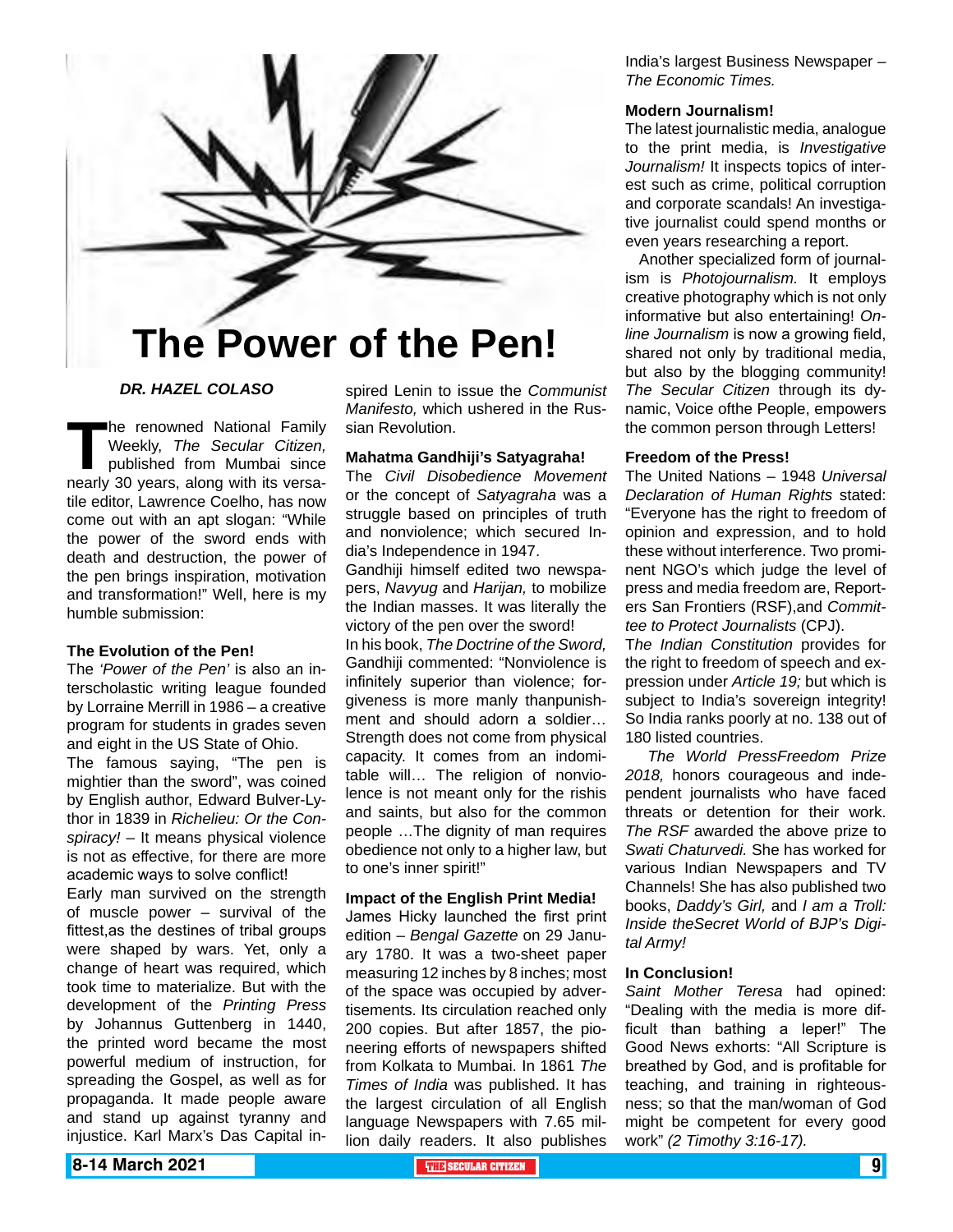# **"Go And Do Likewise" (Lk 10:37b) - The Challenge of Lent**

ent is that time of the Liturgical<br>
Year when the resolutions we<br>
made at the beginning of the<br>
Calendar Year come in for scrutiny! Year when the resolutions we made at the beginning of the A period of spring-cleaning of sorts, when we seriously de-clutter home and heart, house and mind with a view to making our own lives in the weeks that follow less crowded, more airy, less complicated and more spirit-filled. Thank God for Lent!

## **The finest resolution yet!**

One of the resolutions we are least likely to even think of making is to fos-

ter 'good neighbourliness'! The parable of the Good Samaritan (Lk 10:25-37) is by far the most expressive example of such neighbourliness, the protagonist of the story, the Samaritan himself, emerging as perhaps the finest example of human- by Ladislaus L ness. The implications of this parable are vast, calling

for a better understanding of the terms "neighbour" and "neighbourliness", synonymous as these terms are with 'Christian' and 'Christianness' respectively. Given the "*apart*-ment" culture that has willy-nilly become part of our psyche, what exactly is it that constitutes Christian neighbourliness, or rather, good neighbourliness? To arrive at a satisfactory answer, we would need to look closely at what does not constitute good neighbourliness. Indeed, what makes for bad neighbourliness is manifold and is identifiable by means of the Biblical maxim *"do unto others as you would have others to do unto you"* (Mt 7:12; Lk 6:31), the ideal yardstick for the Lucan injunction concluding the said Parable of the Good Samaritan, viz "Which of these three do you think was a neighbour to the man who fell into the hands of robbers?" The reply of the law expert "The one who had mercy on him" says it all, inviting Jesus' suggestion, "Go and do likewise"!



It is not difficult to identify at least three facets of bad neighbourliness: *borrowing, curiosity,* and gossip! Observing the Shakespearean dictum "Neither a lender nor a borrower be" both in spirit and in practice cannot but leave one the wiser. Borrowing has its place in a village set-up, where a household borrowed a quantity of rice and lent a similar quantity of something else. The *chawl* culture in cities also facilitated this practice. But the *apartment* culture has no place for such a practice.

> Nevertheless, many of those who've moved into apartment complexes today have failed to give up their chawl mentality, bringing into their housing societies strong elements of the chawl culture. In a chawl the item lent rarely came back, the excuse for it being that the ration has not come or the quantity came in less or whatever!

Well, what, one might ask, has that got to do with Lent! Much indeed, gossip topping the list! Marty when borrowing eggs, has the cheek to tell the lender the price of eggs! Disha, when borrowing tomatoes, feels the need to check why the chemist delivered something to Vineet sooooooo late the previous night and about Vineet's wife borrowing money from her! Indeed! *Being a neighbour* has a wider dimension than 'loving one's neighbour', encompassing as it does not merely the person next door but in another part of the neighbourhood or even another country in a different part of the globe!

Would it be easier to 'be neighbour' to someone living miles away rather than to someone next door, as is evident from the on-off relationship between next-door neighbours, India and Pakistan for example? It'd seem so. Considering that marriages have been taking place across the border, the two countries now sharing not so much a barbed wire fence but a wedding sari border to boot, what with numerous peaceable *saas-bahu* relationships taking root on both sides! So why not the peace of good neighbourliness between any two neighbours for that matter!

#### **'Being neighbour' vs 'gossip'**

Essentially, the 'Good Samaritan' is not about loving one's next-door neighbour as such! It is rather about *'being neighbour'*—fulfilling a need, filling some lacuna in the life of another. How do we in the kind of atmosphere prevailing today on account of the fluctuating position of COVID-19, *be neighbour?* "Does my fast help others?" asks Pope Francis, adding, "If it doesn't, it's fake, it's inconsistent and it takes you on the path to a double life, pretending to be a just Christian - like the Pharisees and the Sadducees." The current situation has, for obvious reasons, all the potential for sending gossip mills into overdrive. So, how about eschewing gossip for a real change this Lent? Wouldn't such a great and uplifting 'fast' help us refrain from unduly tarnishing another's image? Unless we are inclined to make our observance of Lent per se a serial 'farce' rather than a period of a meaningful fast!

#### **Predominant evil**

From experience we know that neighbours per se are curious about any little thing that happens in our home but can guard the skeletons in their cupboards so zealously as to make it appear as though they don't even have cupboards. Well, who likes being gossiped about – nobody! Precisely because gossip is the bane of all human relationships, curiosity being its root element, neither curiosity nor gossip doing anybody any good! So why not abide by the golden rule "If I don't like others poking their nose into my affairs, I have no business poking mine in theirs"!

Gustina, a feisty neighbourhood gossip, defies age and logic with aplomb! Short, thin and wiry, a pitch whose decibel could put the most powerful

(Contd.. on p. 11)



D'Souza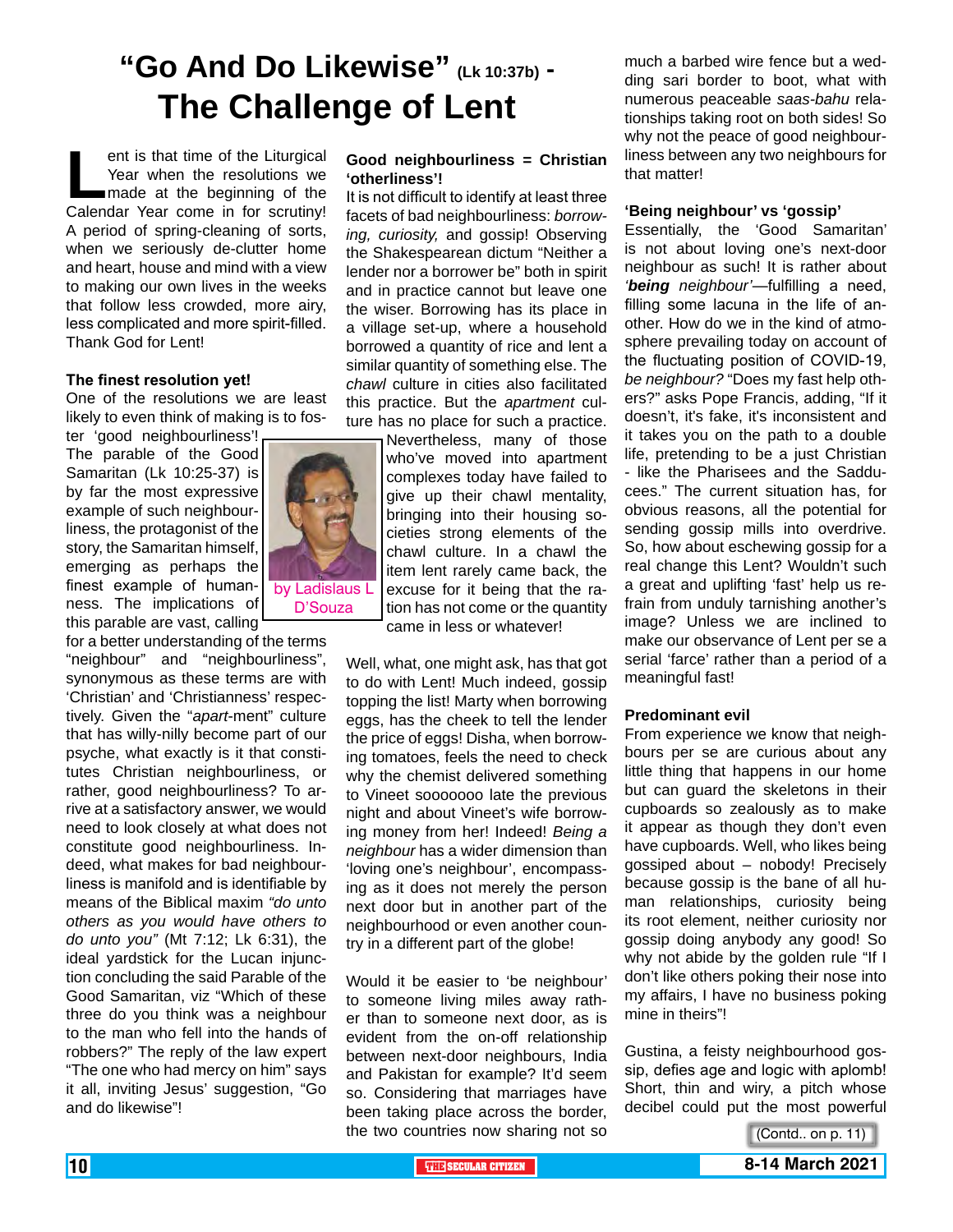## (Contd.. from p. 10)

voiced contralto to shame, Gustina, a virtual storehouse of files on practically every Tom, Dick and Harry of the neighbourhood and beyond, is a character whose age nobody but nobody can ever guess with any amount of accuracy! A great do-gooder no doubt, her tongue is quick to flap in self-defence at any challenge to her juicy news with *"Arrey, I'm telling you!"* that often has you wondering whether she's trying to demonstrate her supposed knowledge of the apparent truth or expose her ignorance! Extremely protective about information concerning her husband's health related issues and studiedly tightlipped about her daughter's multifarious liaisons, Gustina is ever curious about what illness Nayaka's daughter suffers from, grumbling that "they are not telling, rey! Why they're hiding I don't know – at least we can pray, nah? Then!?!" Having got wind of the ailment being Cancer, Gustina spread word so fast that a relative's family in a neighbouring town heard of it and sent her a stinker, questioning her audacity when the family, desirous of its privacy did not want the matter to be discussed publicly. Gustina was quick to clarify in self-justification: "So what is there, menn? The more people know, the more will people pray for her!" the unanswered question as to 'Cancer of what' seemingly whetting her curiosity even further! No prizes for guessing that it was in relation to gossips like Gustina that Pope Francis once joked concerning the request of the village gossip for Holy Communion at home during a bout of illness - "No need for me to come! Your window is just opposite the door of the church. So when it is time, just stick your tongue out of your window right up to the Altar and I'll give you Holy Communion!"

## **Curiosity killed the cat!**

The strange thing about bad neighbourliness is curiosity. Take the case of the Pintos and the Pereiras living next-door to each other. To the credit of the Pintos it must be said that they limit their goodliness towards all to genuinely cordial relations, with giving and sharing thrown in for good measure. But the Pereiras, lacking as they do the finesse needed to maintain the status quo, frequently accost the Pintos' driver with queries like 'So, where did you go today?' or 'How come so late?' or 'Why so early today?' or 'Today your Madam wanted to buy something from the market or what?' or 'To which mall did you take Sir? What did he pick up?' One morning, when the pandemic was at its peak, Mr Pereira, sitting out on the common verandah did not bat an eyelid before loudly asking Mr Pinto who was just entering the gate to the housing society premises, "How you came?" Mr Pinto, sensing the obvious *who-where-why* curiosity accompanying the 'how' promptly replied, "By air of course." "No – I'm asking you *how* you came (as though he knew the *where!*)?" "Precisely, Mr Pereira—I came by air! The helicopter dropped me off at the entrance to the lane." The exchange ceased!

#### **Ministers of our souls**

In debating neighbourliness, the one area we are likely to overlook is our attitude towards those who serve us on behalf of Mother Church, viz our priests. Inasmuch as the Ordinary of a diocese has lots to fret about in the highly restrictive pandemic related situation at the diocesan level, the Parish Priest [PP] and his Clergy Team [CT] have much to bother about at the parish level. No two parishes are alike, each having their own priorities and peculiarities. Nevertheless, in our battle against the pandemic, with the government itself having a tough time frequently altering its guidelines, we need to rise to the occasion, suggesting practical ways to ensure the holding of religious services rather than seek cheap thrills in putting PP and CT in tight spots by clicking pictures of a little extra crowd at Mass or of some Mass participant failing to wear a mask right and send the same to the police – to what purpose? A selfish mentality cannot but dictate that *if I consider it unsafe to attend Mass live, the priests ought not to celebrate Mass live for the parishioners at all. And if they do, I know how to stop them!* Where is Christian charity in all this? Put differently, what sort of 'neighbour' am I to

those who minister to my soul?

#### **Whither democratic values?**

Sadly, India's democracy is in deep peril, the government obviously doing all in its power to throttle the religious freedom of the minorities, a situation in which the Church is obviously having a tough time keeping its head above water. It's time we showed guts in confronting those concerned and discussing issues rather than play black sheep or worse, wolves in sheep's clothing! It's time we realized that when ideas are disconnected from realities, they give rise to forms of idealism that can be destructive. The need of the hour is to respond to a call to action, that call itself being to **put Christ into practice** by way of conscientiously linking ideas to reality. Seen through the prism of the Pauline Charism born of the Sacred Monstrance in the consciousness of Blessed James Alberione, the initiator of the Media apostolate of the Pauline Family, to be a true believer is to *live* Christ and thus give Christ to the world around!

#### **The ultimate ideal**

The lesson of Lent is too significant to be ignored: for lasting peace in today's India, our readiness for a gracious give-and-take will alone ensure that the grace wafting from the crown of Calvary Hill during these COVID-19 days of uncertainty has its sway over our hearts and our homes, our SCCs and our dioceses, crisscrossing the length and breadth of the entire subcontinent as it were, cleansing wounds, correcting mindsets, ridding neighbourhoods of what is neither **'Holy'** nor **'Good'**, and enabling us to keep **'Vigil'** against the virus of all that constitutes bad neighbourliness!

Indeed, only an effort bringing about a sea-change in the way we each strive to *be neighbour* to the other that our observance of the Easter Mysteries, whether online, offline or live, will lead us to the joy of the ultimate mystery of Easter! **"And then,"** adapting Donald Yetter Gardner's 1944 Christmas lyric, we could well sing **"I'll wish you a Happy Easter!"**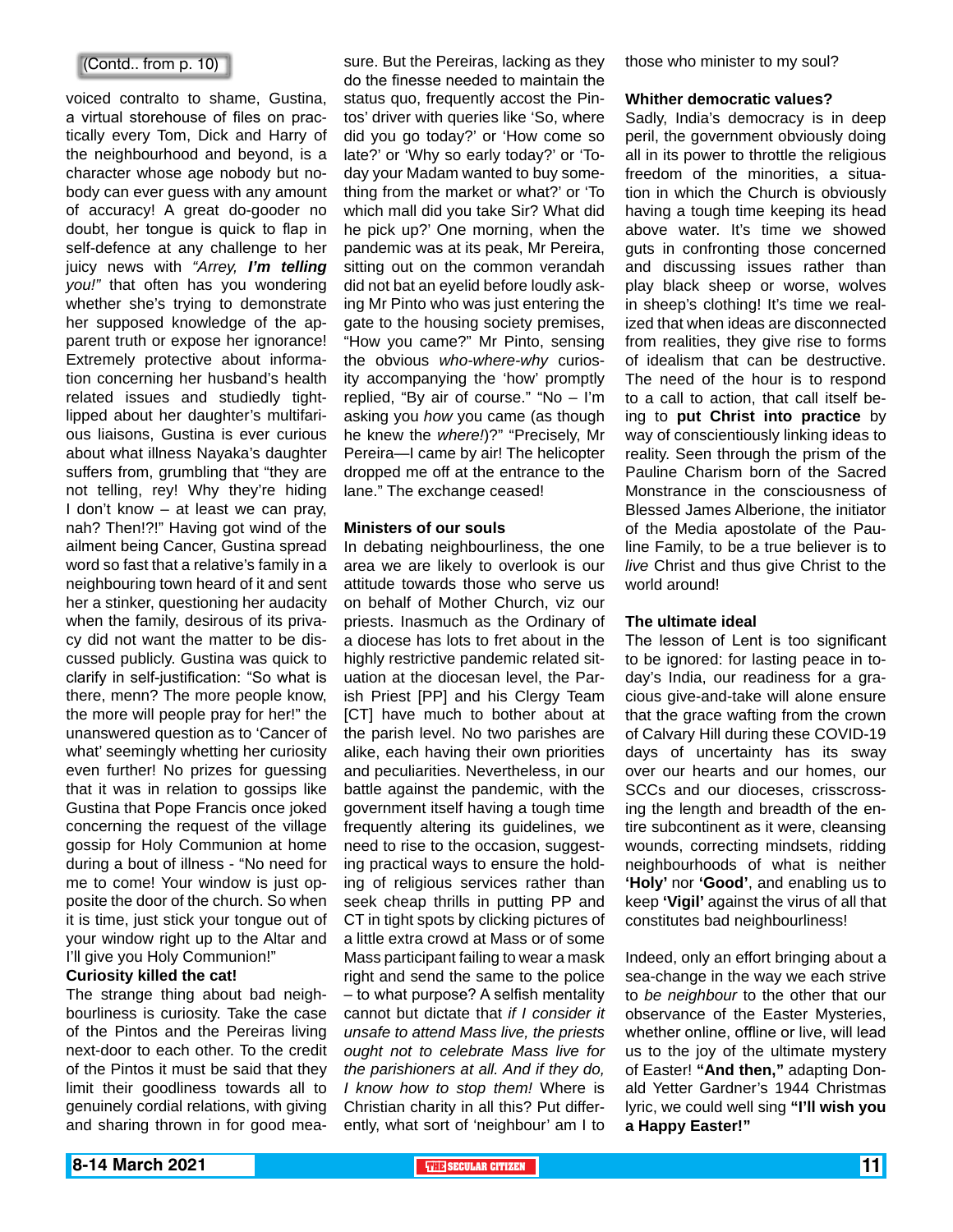## **CPAP Couple**

My husband talks in his sleep. Unfortunately, he also snores, so I sometimes give him the wifely elbow. "What?!" he demanded one night, still mostly asleep. "Turn over—you're snoring," I said. He did as instructed and while doing so muttered, "That's nothing; you should hear my wife snore."

\*\*\*\*\*

# **Pray for Good Food**

A husband and wife were dining at a 5-star restaurant. When their food arrived, the husband said: "Our food has arrived! Let's eat!" His wife reminded him: "Honey, you always say your prayers at home before your dinner!" Her husband replied: "That's at home, my dear. Here the chef knows how to cook..."

\*\*\*\*\*

## **Groom Running Late**

A police officer in a small town stopped a driver speeding down the main street. The driver said he could explain why he was speeding, but the police officer said he was going to put him in jail until the Chief got back, but lucky for the driver that the chief will be in a good mood because he is at his daughter's wedding. The driver said, "Don't count on it. I'm the groom."

### \*\*\*\*\* **Who said car names don't have meaning...???**

**FIAT:** Failure in Italian Automotive Technology.

**FORD:** For Only Rough Drivers.

**HYUNDAI:** Hope You Understand Nothing's Drivable And Inexpensive....

**VOLVO:** Very Odd Looking Vehicular Object.

**PORSCHE:** Proof Of Rich Spoiled Children Having Everything.

**OPEL:** Old People Enjoying Life

**TOYOTA:** The One You Only Trust, Always.



**HONDA:** Hung Over, Now Driving Away.

**BMW: Big Money Waste** 

**AUDI :** An unwanted debt invitation

**Mercedes:** Maximum enthusiasm , recurring cost, ego developed, eagerness to sell

And the best..

# **MARUTI:.**

.

Made According to Roads & Users Typically Indian.

\*\*\*\*\*

## **Taking my wife too**

 A man checked into a hotel. There was a computer in his room, so he decided to send an e-mail to his wife.

 However, he accidentally typed a wrong e-mail address, and without realising his error, he sent the e-mail.

 Meanwhile... Somewhere in Meghalaya, a widow had just returned from her husband's funeral.

 The widow decided to check her e-mail, expecting condolence messages from relatives and friends.

 After reading the first message, she fainted. The widow's son rushed into the room, found his mother on the floor and saw the computer screen which read:

To: My Loving Wife Subject: I've Reached Date: 26th February, 2021

 "I know you're surprised to hear from me. They gave computers here and we are allowed to send e-mails to loved ones. I've just reached and have been checked in. I see that ev-

erything has been prepared for your arrival tomorrow. Looking forward to seeing you tomorrow."

> *— Contributed by: Jubel D'Cruz, Dombivili, Mumbai*

#### \*\*\*\*\*

Physics Teacher: "Isaac Newton was sitting under a tree when an apple fell on his head and he discovered gravity. Isn't that wonderful?"

Student: "Yes sir, if he had been sitting in class looking at books like us, he wouldn't have discovered anything." \*\*\*\*\*

- Teacher: "George Washington not only chopped down his father's cherry tree, but also admitted it. Now, Louie, do you know why his father didn't punish him?"
- Louie: "Because George still had the axe in his hand."

# \*\*\*\*\*

## **A dying wish**

A man spoke to each of his three sons when he sent them to college. "I feel it's my duty to provide you with the best possible education, and you do not owe me anything for that. However, I want you to appreciate it. As a gesture of appreciation, please each put \$1,000 into my coffin when I die". And so it happened. His sons became a doctor, a financial planner, and a lawyer, each successful financially. When their father died and they saw him in the coffin, they remembered his wish. First, the doctor stacked 10 crisp \$100 bills onto the chest of the deceased. Next, the financial planner placed \$1,000 there in 20 crisp \$50 bills. Finally, it was the heartbroken lawyer's turn. He slowly reached into his pocket, removed his chequebook, wrote a check for \$3,000, put it into his father's coffin, and took the \$2,000 cash.

\*\*\*\*\*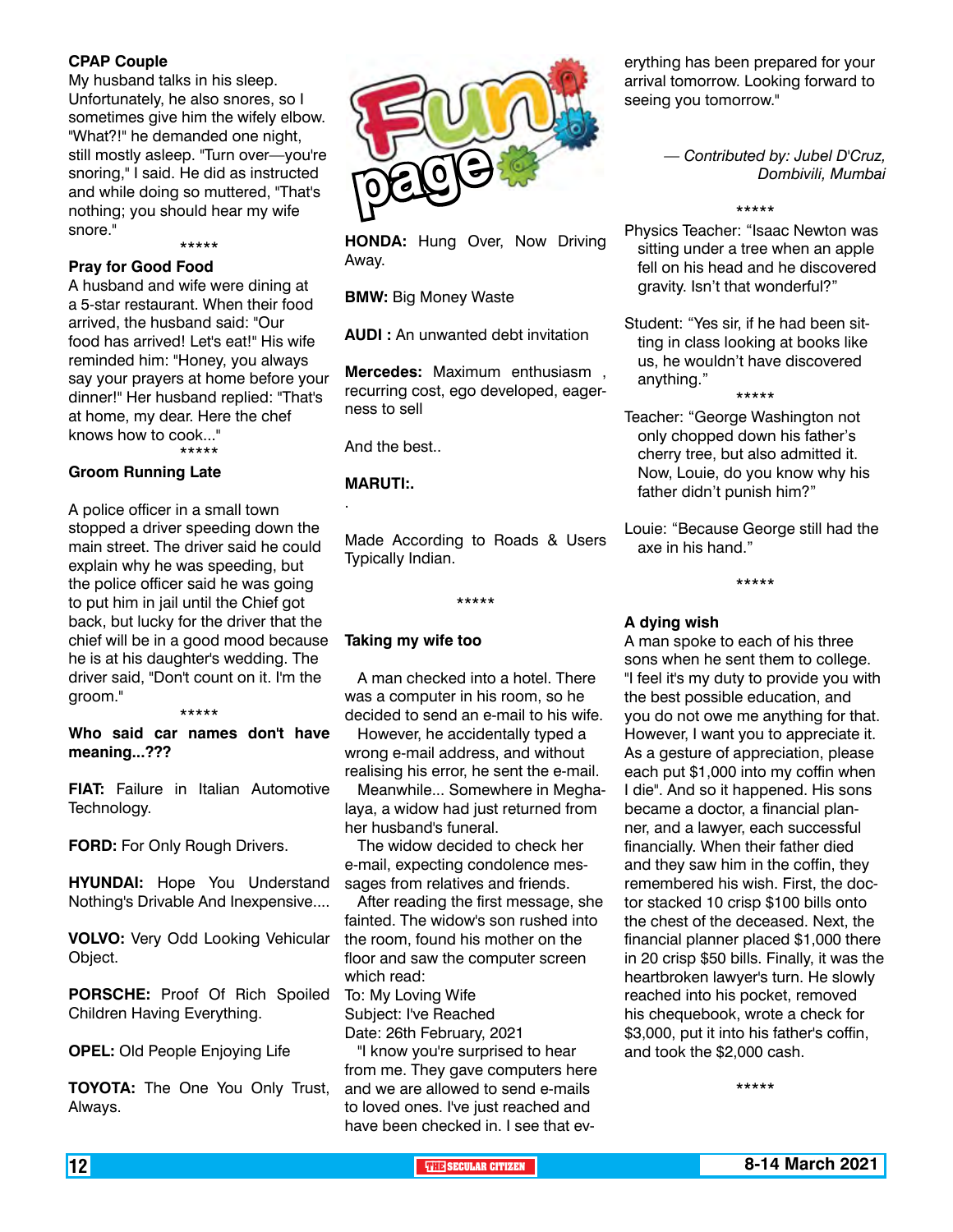# **RYSHIVANA for spiritual renewal in Mangaluru**

Greater need for spiritual,<br>
mental and physical renewal and awareness post Corona and lock downs 2020 is a fact, Christian spiritual centers are adapting to the needs of the new ideals of the people in general - the younger folk are enthusiastic



and there is much thought being given in this direction. A recent visit to Ryshivana - Institute of Inner Silence and Contemplation, Munnur Post, Ranipura, Mangaluru, Karnataka; has brought about some new insights. Situated in the bosom of nature, beside the unique serene green area on the banks picturesque Nethravathi River overlooking the South Eastern side of Mangaluru City. Divinely ordained and very inviting haven to develop a serene inner peace that is lost to the scourge of the pandemic is indeed a place of silent joy, a facility that is inspired by the heavenly powers above.

 Ryshivana promotes Indian Christian spirituality in collaboration with different schools of spirituality, both Eastern and Western through a foundation called SRI - 'Spirituality Research Institute'. It is a holistic spiritual effort by the OCD - Carmelite order of priests of the region. It organizes long and short-term residential and non-residential programmes on spirituality and related subjects for different people, adopting such methods like lectures, research seminars and workshops. As also long and short-term residential and non-residential programmes and retreats it is possible to indulge in silent inner reflection while enjoying the peace and quiet of the institution in inspiring solitude and reflection; it could promote peace, holistic health, inner understanding and such needs can be fulfilled in different ways and measures needed individually. All this at a reasonable fee or personal contribution..

Ryshivana is situated around 10 kms. from the city of Mangaluru and easily accessible by road, it is said Ryshivana is nature blessed a precious gift of God to humanity. The panoramic view of the valley below, the ecstatic scene of the broad Netravati river running from the East to West and flowing into the Arabian sea, the pretty view, the sun rise and sun set, makes Ryshivana one of the finest destinations for the pursuit of quiet prayer and contemplation. Moreover, the centre is also available for outsiders to conduct their own programmes at the discretion of the management..

This Institute is internationally known; the sprawling edifice is equipped with self-contained single and double rooms with hot and cold water facilities. It has the capacity to accommodate comfortably a good number of people at a time. It is well furnished with lecture halls, library, audiovisual facilities, seminar rooms, a spacious dining hall, chapels and so on. At this point of time there is an upgrade in progress with lift and other facelifts being taken up, so improvements in the future are assured. hospitals, medical colleges and the University of Mangalore are at an approachable distance as well as beaches. It is the right ambience for religious groups and spiritual renewal. Indeed this spot is a boon for a visit when time permits, it can prove beneficial to the spirit, mind and body and give a salubrious break for holistic human well-being.

*— Compiled : Ivan Saldanha-Shet.*



Varias, or Orias as they are sometimes called, is just one more in the medley of breads made by the Mumbai's East Indian community. Be it the new year, a wedding or a christening, no meal is complete without this dish. The varia is closer to a medu vada than a sanna (steamed savoury rice balls), because, not only is it deepfried like a medu vada, but it is also made with heavier flours, such as whole wheat and urad dal. Therefore, it is best to prepare the batter the previous night, so that is has enough time to rise. The varia is then shaped into little balls with holes in the centre, much like the medu vada, and then deep-fried till golden. But like many East Indian breads, it is sweetened.

### **Ingredients:**

500 gms white lentil (urad dal) flour 500 gms refined wheat flour (maida) 500 gms rice flour 100 gms sugar 2 tsp yeast or toddy Salt to taste Oil for deep-frying

#### **Method:**

 In a bowl, knead the maida with the urad dal flour, rice flour, sugar and salt. Now mix in the yeast. Knead the dough so that it is thick but light enough to form doughnuts. Leave it overnight to rise well.

 In the morning, make rings out of the mixture with holes in the centre, like the shape of a doughnut.

 In a deep pan or kadai, add enough oil for deep-frying. Once the oil starts bubbling, put the varias in and fry them until brown.

 Remove the fried varias with a perforated ladle and place them on absorbent paper or tissue that will help remove the

excess oil.

Your varias are ready to eat.

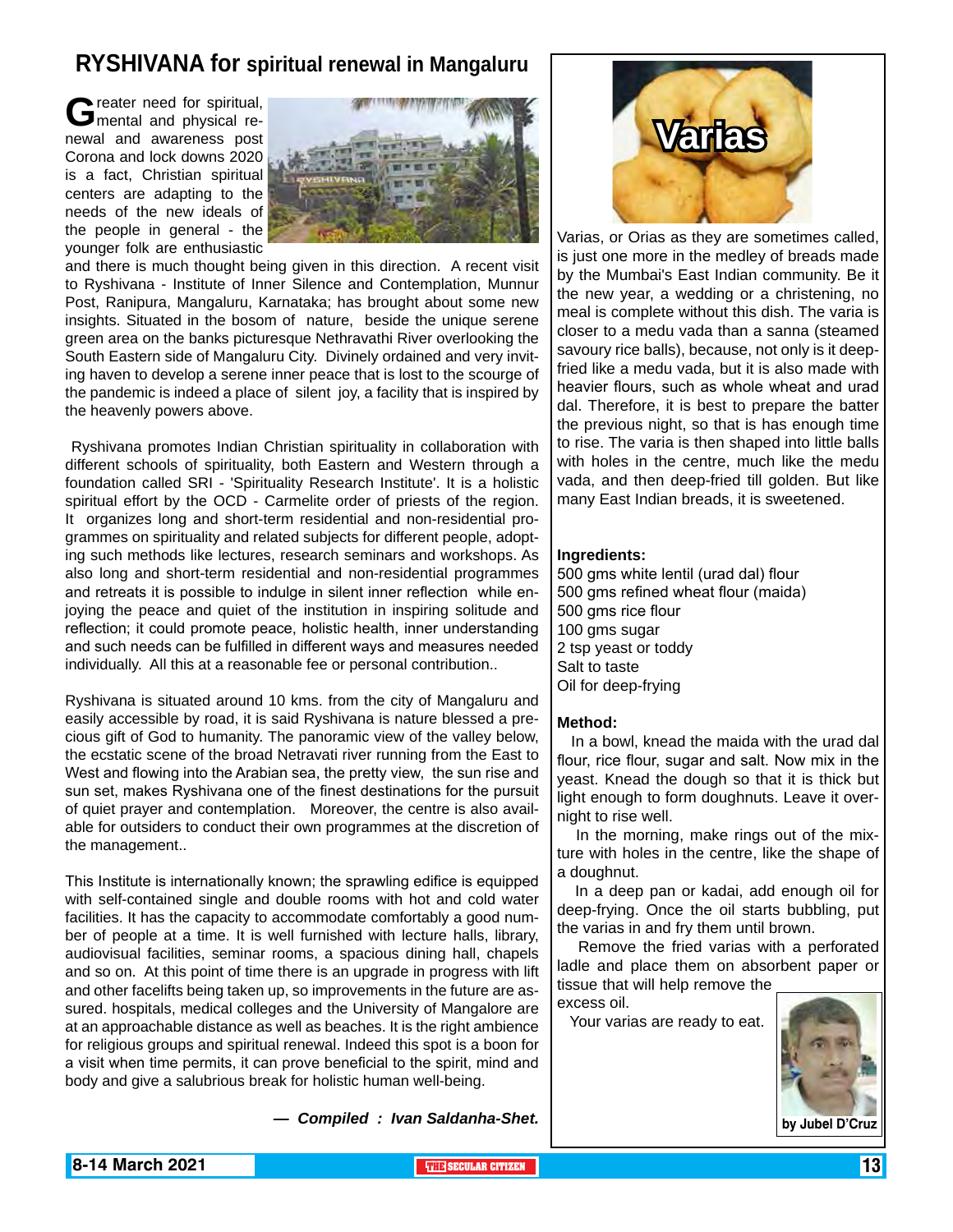# **A Lenten Walk with Mary**

*"Through her life, Mary, our Mother tells us that sufferings are not to be ignored but to be accepted as gifts of God because through our sufferings, God makes us as His instruments."*

Tim Keller says, "Jesus Christ did not suffer so that you would not suffer. He suffered so that when you suffer, you'll become more like him". Hence, we can say that suffering is the hallmark of our Christian life. The Lenten season always adds beauty to

this suffering and helps us to undergo suffering along with the passion of Christ. There are people in the past who underwent intensive suffering for the sake of Jesus in various ways. Among them, Mary, our Mother is significantly distinguishable. The sufferings that she encoun-

tered throughout her life would be the living example for us, as we have begun our Lenten journey. So, this is my reflection on the sufferings of Mary as a poor mother which would strengthen us to face the sufferings.

# The Annunciation

In the Gospel of St. Luke, we see the angel Gabriel, sent from God visiting Mary in Nazareth who was engaged to Joseph, of the house David. Most probably, Mary could have been in the disposition of gladness of her marriage. It was in this situation, the angel appeared before Mary with the greetings from God. Firstly, the poor girl was troubled and pondered about what sort of greetings this might be and moreover, she was afraid too. When the angel told her about the God's plan she said to the angel with disarray "how can this be, since I am a virgin?". Though the angel brought salvific message to Mary yet she encountered sufferings due to internal and external factors. The internal factor was that Mary being a young girl was not able to recognize the angel of the Lord and greetings from God due to her human weaknesses. Secondly, the external factor was about the Jewish customs which would punish the women who became pregnant before the marriage.

## **The Flight into Egypt**

In the Gospel of St. Matthew, we see that once the wise men departed, an angel of the Lord appeared to Joseph in his dream and warned him by saying, "take the child and His mother and fly into Egypt because Herod was seeking the child to

> kill Him". Immediately, Joseph arose and took the mother and child and fled to Egypt. It was the time when Mary was retrieving her health back after giving birth to her first born child and moreover, it was in the night that was cold and shivering. Mary might have undergone excruciating pain

physically and mentally and been in the state of fear of soldiers who would appear at any time to kill the baby. The Finding of Jesus in the Temple

Mary encountering suffering here was when she was searching for Jesus who remained in Jerusalem. In the Gospel of St. Luke, we see Joseph and Mary returning back to Jerusalem to search for Jesus who was not there among the crowd. They found Him after three days. Mary herself confessed their anxiety. Those three days were the days of agony, distress, and misery for Mary. Being an ordinary woman, Mary might have been in the pool of tears, mixed feelings and thoughts. Mary must have accused herself by feeling inefficiency to protect Jesus. Both, Mary and Joseph must have taken neither food nor water. Of course, Joseph might have been upset with Mary as any normal husband does. Surely, there must have been a verbal conflict between Mary and Joseph.

**to Calvary:**

This is one of the poignant situations in the way of the Cross. Mary saw pungently Jesus carrying the heavy cross on which he was to be crucified. Though Mary already knew what was going to happen to her son yet she was not able to see her son suffering as being an ordinary mother, full of love towards her son. She saw her fragile and feeble son by the numerous excruciating pains given by the soldiers. She was filled with anguish at His pain. The soldiers kept on hurrying and pushing Him but Jesus had no strength left out and He exhausted and unable to get up after falling down. By accompanying her son throughout His painful agony, Mary's eyes were drowned in the pool of tears and filled with tender love and compassion. When their eyes merged together, Mary's heart and soul were torn apart. As equal to Jesus, Mary also underwent an indescribable tribulation.

#### **Jesus is laid in the arms of Mary:**

The friends of Jesus took down His Body from the cross and placed it in the outstretched arms of Blessed Virgin. One of the most heart afflicting situations is when the parents seated near to the coffin of their grown up son, engulfed prematurely by death. Here, Mary also witnessed similar situation and feelings. She could see the terrifying wounds of her son. His entire body had been so lacerated from head to toe. She found the wounds from the nails were less severe than those caused by the flogging and by carrying the cross. She saw the circle of blood induced by the crown of thorns that had penetrated His head. Finally, Mary herself become testament to the death of her son. Could any women undergo suffering like Mary? People around them thought everything was over. But Mary, our Mother knew it was not the end but a new beginning.

**Jesus meets His mother on the way** 



(Contd.. on p. 15)



*Bhopal*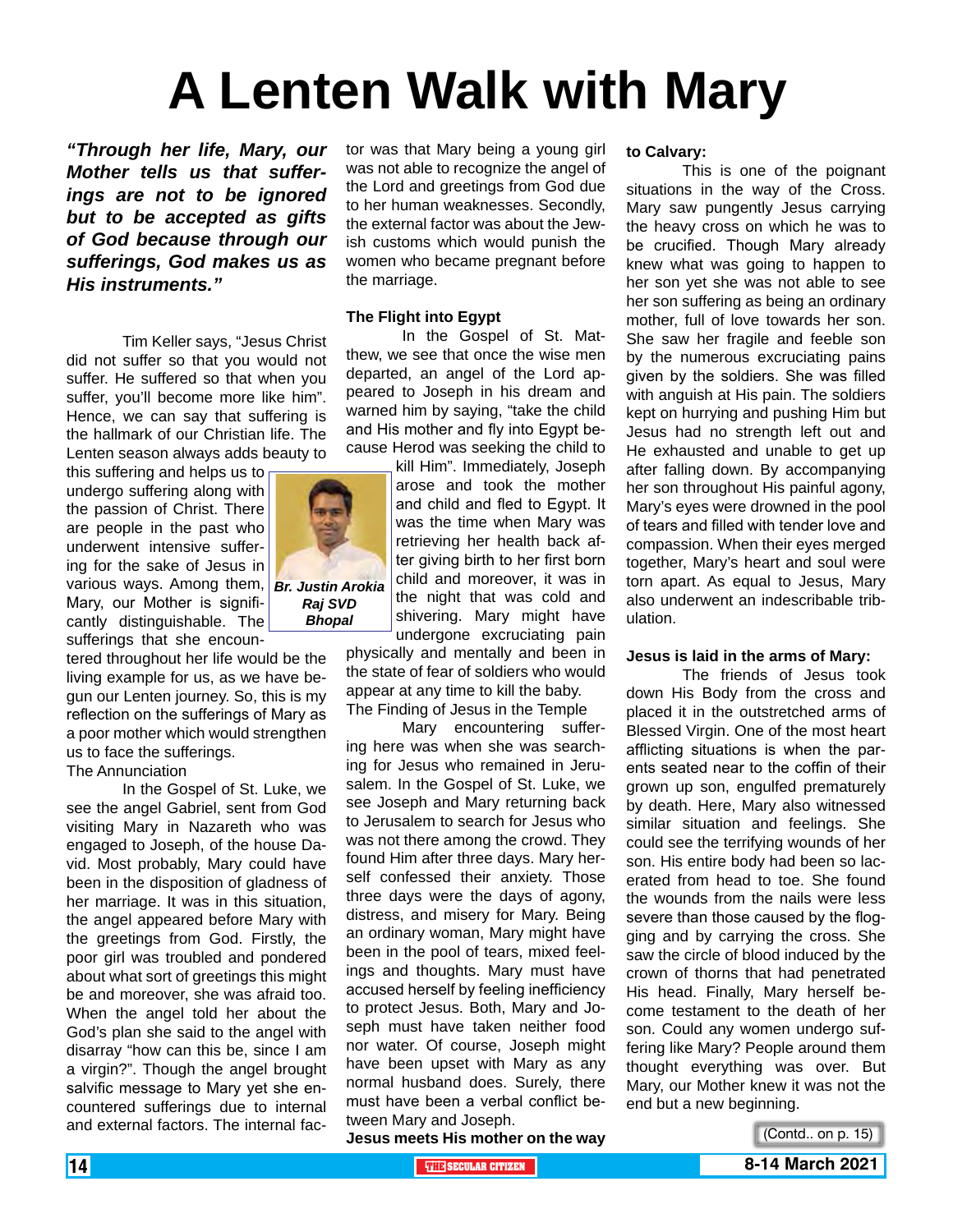# **Our Valentine's Day with differently abled people on14th February!" -Mr. Santosh Sansare**

A Rally of 350 differently abled people gathered from Vitar upto uttan Bhayander was held on Sunday 14th February. The whole day was packed with interesting activities like inter-religious prayer service, sports, Sneha-bhojan, muyual sharing of success stories and much more. In the evening there was a public meeting with friends and dignitaries. The Divyangis were honoured for their special achievements. Mr Rajesh Moro was given the Jidda Puraskar for running a Home for The Aged. Three newly married Divyangi couples were felicitated at the hands of Father Michael G., The animator of the Association. The whole program was geared to encourage the participants to take a step forward in life. The winning cricket team was given a trophy.

 At the final large public gathering, many dignitaries in their speeches asked the citizens to make space

## (Contd.. from p. 14)

These are the sufferings that Mary encountered in her life but never gave up. Though Mary, our Mother was elevated as a mother of God she always remained as an ordinary mother and furthermore she accompanied Jesus throughout His salvific journey. Her silence presence could speak voluminously. Jesus was able to accomplish His mission on this earth because of Mary's cooperation, faith in God, presence. Through her life, Mary, our Mother tells us that sufferings are not to be ignored but to be accepted as gifts of God because through our sufferings, God makes us as His instruments. As we commemorate the international women's day let us remember and acknowledge all women who are always with us like Mary, especially in the times of our sufferings and encourage us through their extravagant presence in our every walks of our life.



for the differently abled people to live with dignity in society.Father Elias Rodricks propose that next year a Matoshri Puraskar be given to a mother who served her handicapped son or daughter heroically all her life!

 The whole day program was geared to give a sort of a new life to the handicapped persons! Rally ended by Ms. Cynthia Baptista, the President of Apang Seva thanking all those who helped to make the Rally a success. Finally Mr. Peter Fernandes, the presi-

 The rally began with a beautiful procession from the main road with a brass band and a color canopy (Sattar). The handicapped people joined with their wheel chairs, tricycles, walkers, crutches and even scooters! The president of the general Rally Mr. Santosh Sansare was a special attraction of the

rally. He heads an organisation called Phoenix Foundation which organises trekking expeditions for the physically handicapped people for last 21 years! So far more than 5000 handicapped people have participated in his expeditions! With four of his expeditionists he presented the joys and success of their mountaineering adventures.



dent of Mafi Trust and the host of the rally gave away expensive gift of Steel thermos to each of the 350 Divyangis! ---------

> Fr. Michael G. St. Paul Church, Nanbhat, Post Sopara Vasai (N) Dt. Palghar, 401203. mob.9326433487/8999067253

**8-14 March 2021 THE THE THE THE SECULAR CITIZEN THE THE THE THE THE THE THE THE THE THE**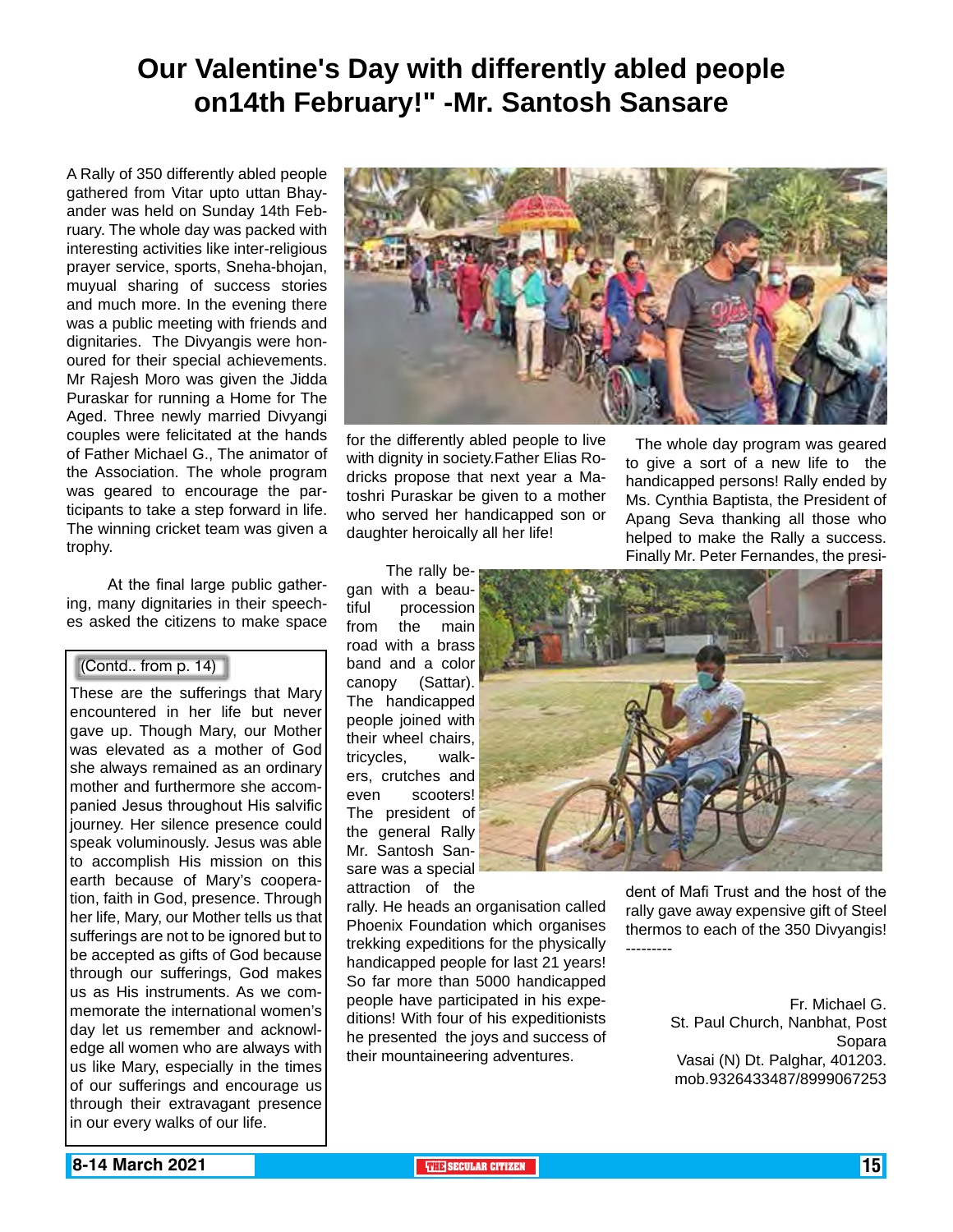# **Royal Christian Family MATRIMONIALS - GROOMS**

**7196. MUMBAI :** Mangalorean Roman Catholic Bachelor (Born in March 1981), Ht. 6', Wt. 80 kgs, Wheatish Complexion, Edn. B.Com., HR Professional. Contact eamil :

denstun@hotmail.com

**7185. MUMBAI :** Goan Roman Catholic Bachelor, (Born in October 1984) Ht. 5' 10", Wt. 72 kgs, Wheatish Complexion,Edn. B.Com., working for Bank. Contact email :

spydee321@gmail.com

**7164. MANGALORE :** Mangalorean Roman Catholic Bachelor, (Born in May 1984 ) Ht. 5' 9", Wt. 65 kgs, Fair, Edn. ITI Course, working as a Techincian. Contact email :

rajesh.dsz15@gmail.com

**7155. MUMBAI :** Goan Roman Catholic Bachelor, (Born in March 1980) Ht. 5' 4", Wt. 67 kgs, Wheatish Complexion, Edn. 12th std., having own business asm well settled. Contact email : mendoncajeson@gmail.com

**7152. MUMBAI :** Mangalorean Roman Catholic Bachelor, (Born in December 1989) Ht. 6', Wt. 70 kgs, Fair Complexion, Edn. B.Com., having business. Contact email :

emi\_dalmeida@yahoo.com

**7150. POONA :** East Indian RC Divorcee, (Born in November 1960) Ht. 5' 10", Wt. 69 kgs, Wheatish Complexion, Edn. Graduate Engineer from CWIT University of Pune, working as an Engineer. Contact email :

joeskf@gmail.com

**7130. DUBAI :** Mangalorean RC Divorcee, (Born in July 1972) Ht. 5'11", Wt. 80 kgs, air Complexion, handsome, simple down to earth, Edn. B.E. (Mech.), Working as an Engineer. Contact email :

francisdsouza472@gmail.com OR 00971501532702

**7132. MUMBAI :** Goan RC Bachelor, (Born in January 1987) Ht. 5'8", Wt. 72

# **Important Notice**

Telephone no. of candidate will be printed only with the consent of members. For Tel. Nos. Please contact: +91- 9820473103 / 9820485389 or Email : royalchristianfamily@gmail.com

kgs, Fair Complexion, Edn. B.A., PG in Advy. / Graphics & Animation, working as a Graphic Designer. Contact email : dcostastephen03@gmail.com

**7129. MUMBAI :** Mangalorean Roman Catholic Bachelor, (Born in June1987), Ht. 5' 7", Wt. 60 kgs, Fair Complexion, Edn. B.Com., working in Back Office. Contact email : roshan7687@gmail.com

**7118. MUMBAI :** Goan Roman Catholic Bachelor, (Born in January 1981), Ht. 5' 5", Wt.87 kgs, Wheatish Complexion, Edn. Graduate, working in Dhoha Metro, in Doha Qatar. Contact email :

josephfernandes10@yahoo.com

**7104. MUMBAI :** Mangalorean Roman Catholic Bachelor, (Born in August 1975), Ht. 5' 3", Wt. 95 kgs, Wheatish Complexion, Edn. H.S.C., working as a Office Assistant. Contact email :

agnelo.nazareth1975@gmail.com

**7083. MUMBAI :** East Indian Roman Catholic Bachelor, (Born in November 1985), Ht. 6', Wt. 68 kgs, Wheatish Complexion, Edn. M.Com., PGDLM, PGDSM, working as PPM & Data Engineer in Shipping Company. Contact email : ryan.intermilan@yahoo.co.in

**7084. MUMBAI :** Mangalorean Roman Catholic Bachelor, (Born in May 1956), Ht. 5' 7", Wt. 70 kgs, Wheatish Complexion, Edn. 9th std., working as a Machine Operator. Contact email : fern.gilbert54@gmail.com

**7079. MUMBAI :** Mangalorean Roman Catholic Bachelor, (Born in December 1962), Ht. 5' 5", Wt. 67 kgs, Fair Complexion, Edn. B.Com., Inter MBA, working as a Manager. Contact email : archielewis.al@gmail.com

**7041. MUMBAI :** Goan Roman Catholic Bachelor, (Born in July 1985), Ht. 5' 7", Wt. 65 kgs, Wheatish

# To Place Your Matrimonial Advertisement Call: +91 - 9820485389 or 9820473103

Check your email at least once a week. \* Members are requested to inform us when they are settled, so that publication of their details can be discontinued.

Complexion, Edn. 10th Std., working as a Plant Operater. Contact email : ronnydsouza075@gmail.com

**7068. MUMBAI :** Mangalorean Roman Catholic Bachelor, (Born in June 1983), Ht. 5' 5", Wt. 58 kgs, Wheatish Complexion, Edn. HSC, working as a Customer Service. Contact email : cynthiadalmeida83@gmail.com

**7113. POONA :** Tamilian Roman Catholic Bachelor, (Born in December 1982), Ht. 5' 6", Wt.65 kgs, Fair Complexion, Edn. B.Com., working in Logistic Co. in **DUBAI**. Contact email : shantasam1955@gmail.com

**7097. MUMBAI :** Mangalorean Roman Catholic Bachelor, (Born in October 1991), Ht. 5' 11", Wt. 97 kgs, WheatishComplexion, Edn. B.Com., working as Sr. Account Recievable in private company. Contact email : dsouzadonald11@gmail.com

**7112. MUMBAI :** Converted Roman Catholic Bachelor, (Born in October 1970), Ht. 5' 7", Wt.80 kgs, Fair Complexion, Edn. B.Com., & Masters in International Journalism (UK). Looking for a bride below the age of 42 years (below 40 - 42 years) who is willing to raise a family. Contact by email :

decemberwedding08@yahoo.com **7144. POONA :** Goan RC Bachelor, (Born in October 1985) Ht. 5' 5", Wt. 60 kgs, Wheatish Complexion, Edn. Hotel Management Graduate, working as an Executive. Contact email : merrolmenezes@gmail.com

**MUMBAI:** RCG Bachelor 1988 born, 5'6 currently working for a bank seeks alliance from Spinsters upto 30 yrs, Fair, Slim,good family background, kindly reply with recent photos & detailed info to matri0688@yahoo.com, WA-8007003885.

**If not settled within a year, renew your membership atleast two months in advance to continue the service uninterrupted.**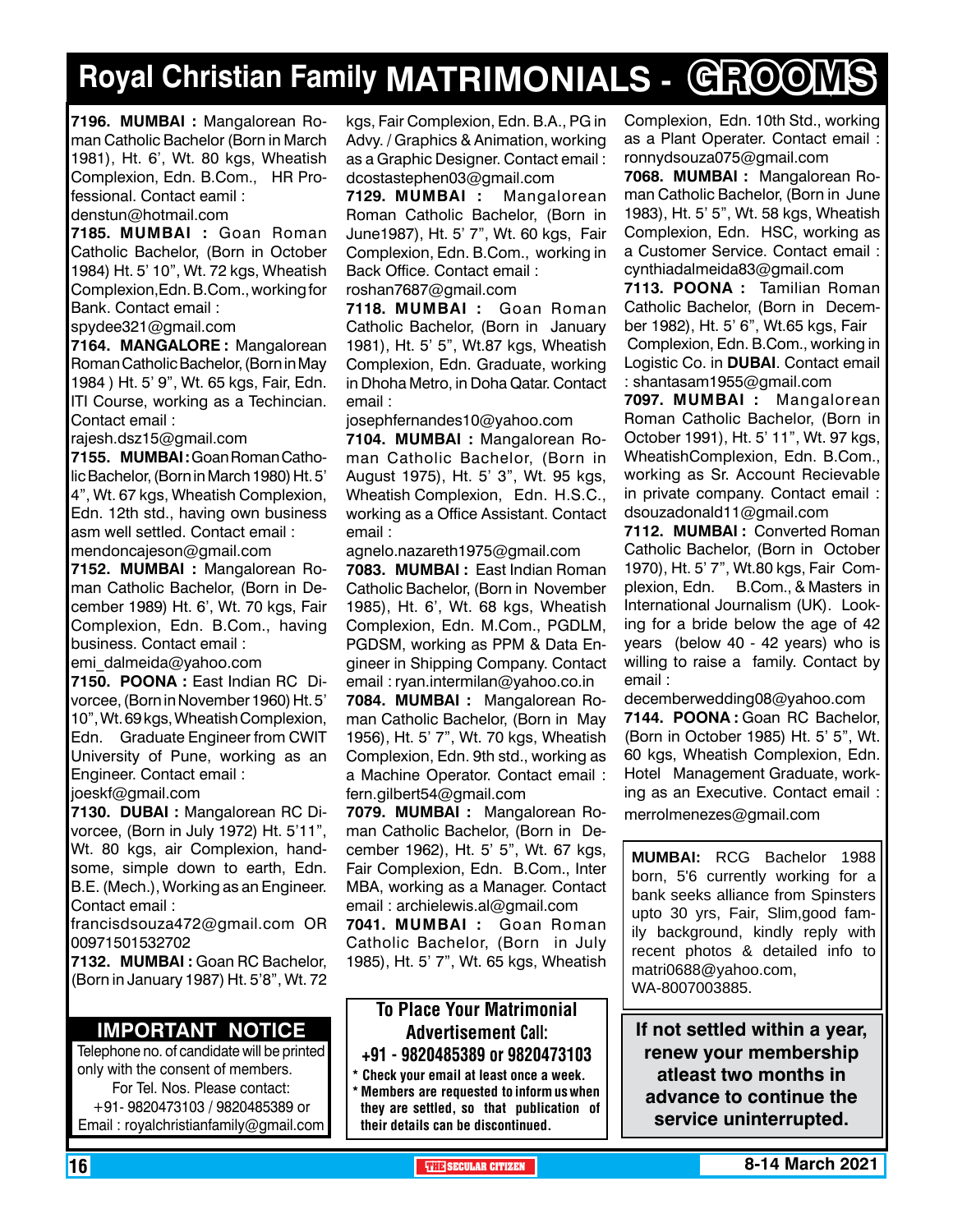# **Royal Christian Family MATRIMONIALS - BRIDES**

**7199. BANGALORE :** Mangalorean Roman Catholic Spinster, (Born in January 1990), Ht. 5' 3", Wt. 53 kgs, Fair Complexion, Edn. M.A., Master's in Mass Communications (NTU, Singalore) working as a Senior Manager in Corporate Communications in **SINGAPORE**. Contact email : mafern.2121@gmail.com

**7195. MUMBAI :** Goan Roman Catholic Spinster, (Born in May 1990), Ht. 5' 4", Wt. 57 kgs, Fair Complexion, Edn. M.Com., well settled. Contact email : melinda.522@gmail.com OR Mob.: 9820561036

**7186. MUMBAI :** Mangalorean Roman Catholic Spinster, (Born in July 1991), Ht. 5' 1", Wt. 40 kgs, Wheatish Complexion, Edn. B.Sc., working for an MNC. Contact email : dyna911@ gmail.com

**7189. MUMBAI :** Goan Roman Catholic Spinster, (Born in July 1993), Ht. 4' 9", Wt. 40 kgs, Wheatish Complexion, Edn. B.A. B.Ed., Teacher by profession. Contact email :

dcruz\_liselle@yahoo.in

**7182. MUMBAI :** Mangalorean Roman Catholic Spinster, (Born in October 1992), Ht. 5' 4", Wt. 72 kgs, Wheatish Complexion, Edn. B.Com., C.A., working as Asst. Manager in TATA Company. Contact : email : matrimonialp27@gmail.com

**7177. PUNE :** Goan Roman Catholic Spinster, (Born in September 1991), Ht. 5' 4", Wt. 60 kgs, Fair Complexion, Edn. Masters in Computer Applications. working for a Software MNC in Pune as a Tech Lead. Contact email : melitta88@gmail.com

**7160. MUMBAI :** Mangalorean Roman Catholic Spinster, (Born in September 1988), Ht. 5' 7", Fair Complexion, Edn. BMS, working as a Senior Merchandiser in a Global Retail Company in Dubai. Contact email : prislobo10@gmail.com

**7128. MUMBAI :** Affluent business family R.C. East Indian Spinster, (Born

**Royal Christian Family Helps In Choosing The Right Life-Partner Serving Since 41 Years** in 12-04-1988), Ht. 5' 2", very beautiful and pretty. Edn. MS General Surgeon, Doctor by profession. Contact email : drvd2019@gmail.com

**7171 MUMBAI :** Roman Catholic Spinster, (Born in April1994), Ht. 5' 3", Wt. 50 kgs, Fair Complexion, Edn. M.Com., working as an Analyst. Contact email :

patriciaswamy94@gmail.com

**7176. MUMBAI :** Mangalorean Roman Catholic Spinster, (Born in February 1996), Ht. 5' 3", Wt. 48 kgs, Fair Complexion, Edn. M.A. B.Ed., Teacher by profession. Contact email : ektaseq@gmail.com

**7149 GUJRAT :** Anglo Indian Catholic Spinster, (Born in July 1991), Ht. 5'2", Wt. 60 kgs, Wheatish Complexion, Edn. MBA, PGDM., working. Contact email :

barnes.rufina@yahoo.com

**7178. MUMBAI :** Mangalorean Roman Catholic Spinster, (Born in November 1988), Ht. 5' 6", Wt. 65 kgs, good looking, Fair Complexion, Edn. Bachelor's in Mass Media, working as a Content Writer. Contact email :jcdc0906@gmail.com

**7148 MUMBAI :** Smart, goodlooking, Roman Catholic Spinster, (Born in November 1993), Ht. 5'2", Wt. 40 kgs, Fair Complexion, Edn. H.S.C., having own business. Contact email : teresa.joseph.1993@gmail.com

**7126. U.S.A. :** Mangalorean Roman Catholic Spinster, (Born in January 1992) from Mumbai, Ht. 5' 7", Wt. 60 kgs, Fair Complexion, Edn. B.E. (Computers) from Mumbai, M.S. (Information Systems) from US. Possesses H1B visa and is working as a Technical Analyst with an MNC in USA. Contact email : wilfyjoy1315@gmail.com or call +91 98603 02527 / + 91 9970172527 **7117. MUMBAI :** Goan Roman Catholic Spinster, (Born in May 1991), Ht. 5' 7", Wt. 65 kgs, Wheatish Complexion, Edn. M.A. in English Literature, Teacher by profession. Contact email :

**Important Notice** Telephone no. of candidate will be printed only with the consent of members. For Tel. Nos. Please contact: +91- 9820473103 / 9820485389 or Email : royalchristianfamily@gmail.com

examiner2019@gmail.com **7066. MUMBAI :** Mangalorean Roman Catholic Spinster, (Born in

June 1987), Ht. 5' 4", Wt. 78 kgs, Fair Complexion, Edn. B.E., (EXTC) M.S. (International Business Management), working as a Consulting Manager. Contact email :

l2018anselm@yahoo.com

**7108. MUMBAI :** East Indian Roman Catholic Spinster, (Born in December 1990), Ht. 5' 3", Wt. 58 kgs, Fair Complexion, Edn. B.Sc. (Aviation), Ae SI (Part), AME (Aircraft Maintenance Engineer), working as a Aircraft Maintenance Engineer. Contact email : lucyann.alvares@yahoo.com

**7125. CANADA :** Mangalorean Roman Catholic Spinster, (Born in February 1983), Ht. 5' 8", Wheatish Complexion, Edn. M.A., working as a Consultant. Contact email : llmendonca@shaw.ca

**7082. MUMBAI :** Tamilian Roman catholic Spinster, (Born in September 1985), Ht. 5', Wt. 50 kgs, Wheatish Complexion, Edn. 12th std., working as a sales girl in Big Store. Contact email : susanmoses1385@gmail.com **7122. MUMBAI :** Mangalorean Roman Catholic Spinster, (Born in December 1993), Ht. 5', Wt. 45 kgs, Wheatish Complexion, Edn. B.Sc. IT., working as a Tech Support Engineer. Contact email :

lynettelewis67@gmail.com

**7089. MUMBAI :** Goan RC Spinster, (Born in January 1978), Ht. 5', Wt. 70 kgs, Fair Complexion, Edn. M.A., Government employee. Contact email : celinefernandes2014@gmail.com

**Registered members can publish their ad in all the 50 issues in a year for Rs. 8000 only.**

If you wish to publish your matrimonial classified advertisement in all the 50 issues in a year, you can do so for an amount of Rs. 8000 only.

# To Place Your Matrimonial Advertisement Call:

- +91 9820485389 or 9820473103
- \* Check your email at least once a week. \* Members are requested to inform us when they are settled, so that publication of their details can be discontinued.

**8-14 March 2021 THE THE THE THE SECULAR CITIZEN THE SECULAR CITIZEN 17**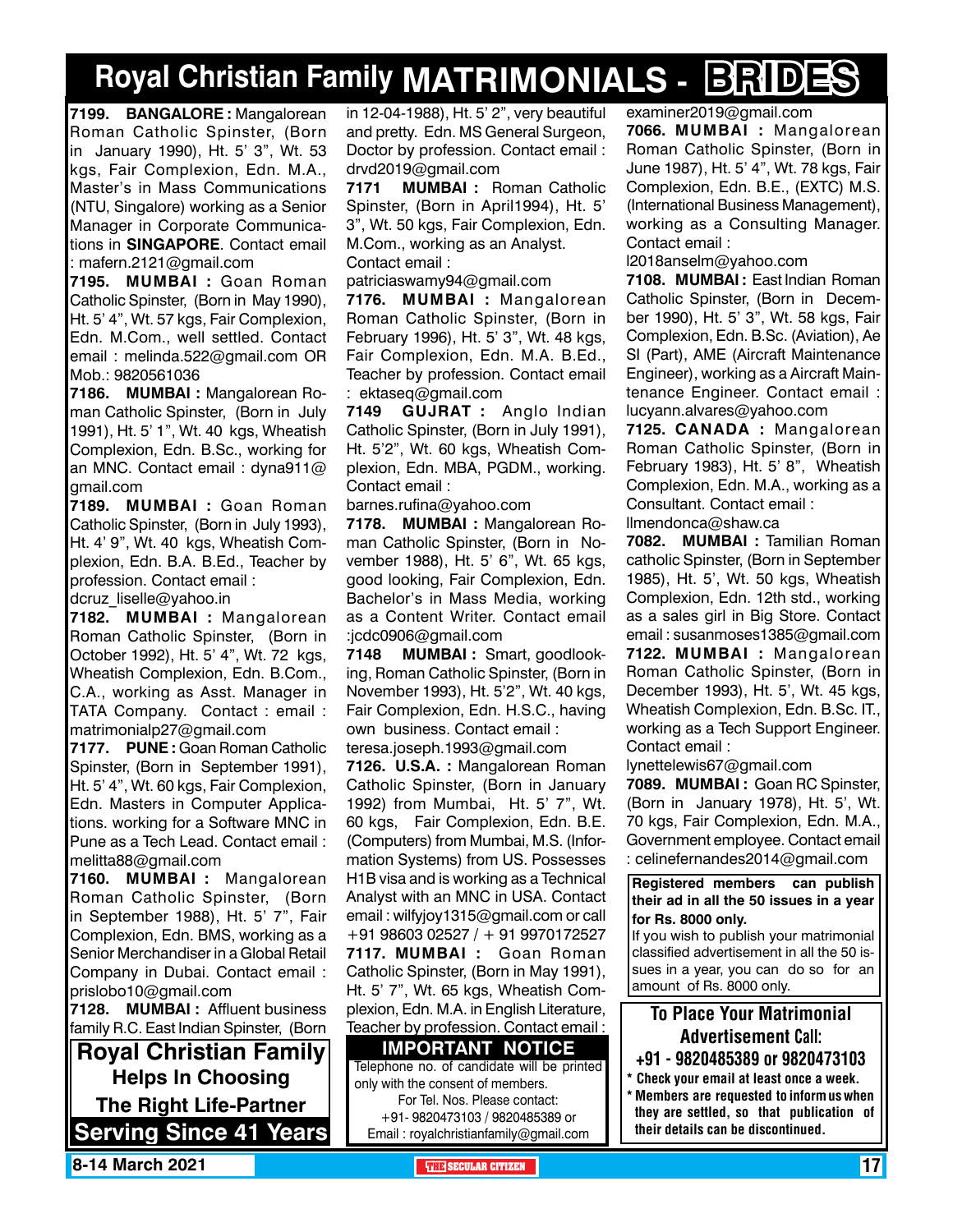## (Contd.. from p. 3)

*add, "digital fascism thrives on political half-truths, bull shit, accidental misinformation, deliberate disinformation, apocalyptic end-of-the-whiterace delusions, rumours, innuendo, hate campaigns, falsehoods, crank palaver, and, of course, the infamous conspiracy theories which in reality have never been "theories" but are conspiracy fantasies".*

'Digital fascists' are able to plant fabricated yet incriminating 'evidence' in the computers of human rights defenders and dissenters. This has been meticulously revealed in the explosive report recently released by Arsenal Consulting, a Massachusetts -based digital forensic company. Arsenal has found that malware was used to insert incriminating letters and other documents into the computer of Rona Wilson, a prisoners' rights activist. Wilson is one of the sixteen incarcerated in the Bhima-Koregaon conspiracy case. It goes without saying that similar 'evidence' is also planted in the computers of the others. Then we have the other cases of environmental activist Disha Ravi and others who apparently used a 'tool-kit' in tandem with Greta Thunberg; suddenly the godified fascist media is all in a frenzy with all kinds of allegations of sedition, anti-national activities and so on. Fascists are also very selective the so-called celebrities who vociferously posted protest tweets prior to 2014 when the UPA Government was in power against the petrol hike at that time- does not dare protest when the price of fuel has reached an all time high of Rs 100/ per litre and at atime when the global prices have plummeted rock-bottom

Klikauer and Simms underline this saying, *"so far the conflict lies between an open society with free speech at its core, on the one side, and a closed one where right-wing extremists to use the same online platforms to destroy it. These fanatics replace them with anti-democratic and above racebased media remains unsolved. But how this comes about remains an unsolved mystery. Perhaps, it is just as* 

*Hitler's Reich Minister of Propaganda, Joseph Goebbels, once said, "It will always remain one of the best jokes of democracy, that it gave its deadly enemies the means by which it was destroyed." Today, it seems that democracy will give its deadly enemies (digital fascists) the means (e.g., Facebook) which these fascists will use to destroy democracy. Unfortunately, this is no joke".*

The digital economy has therefore thrown up a plethora of justice related issues; a similar reality emerged in the wake of the industrial revolution. What happens to those for whom digital platforms make no sense? For many it is not about possessing a mobile phone but if that gadget can earn them their daily wage. What about those who are selectively targeted by digital fascists? The UN hopes that this year's commemoration of World Day of Social Justice would support *"efforts by the international community to search for solutions to achieve sustainable development, poverty eradication, the promotion of full employment and decent work, universal social protection, gender equality and access to social well-being and justice for all. Consequently, it aims at fostering dialogue with member States and relevant UN institutions and other stakeholders on actions needed to overcome the digital divide, provide decent work opportunities, and protect labour and human rights in the modern era of digital technologies".*

To make this lofty ideal a reality, will certainly need not only a political will but the active collaboration and commitment of all people of goodwill. Given the sad reality that in India and in some other countries of the world fascism is on the rise, the one question which needs to be put and answered on World Day of Social Justice: *Is there Social Justice in the Digital Economy?*

*\*(Fr Cedric Prakash is a human rights, reconciliation and peace activist/writer. Contact: cedricprakash@gmail.com)*



**Contact: Tel.: +91 9820485389**

**Please renew your subscription if expired. Mention your subscription no. while sending the renewal amount**

# **Flat for RENT**

Available for rent 1 BHK unfurnished flat in Vakola, Santacruz East, Mumbai, 560 sq. ft. with pipe gas & 24 hours water supply.

**Contact owner 9833452125 / 8356063909**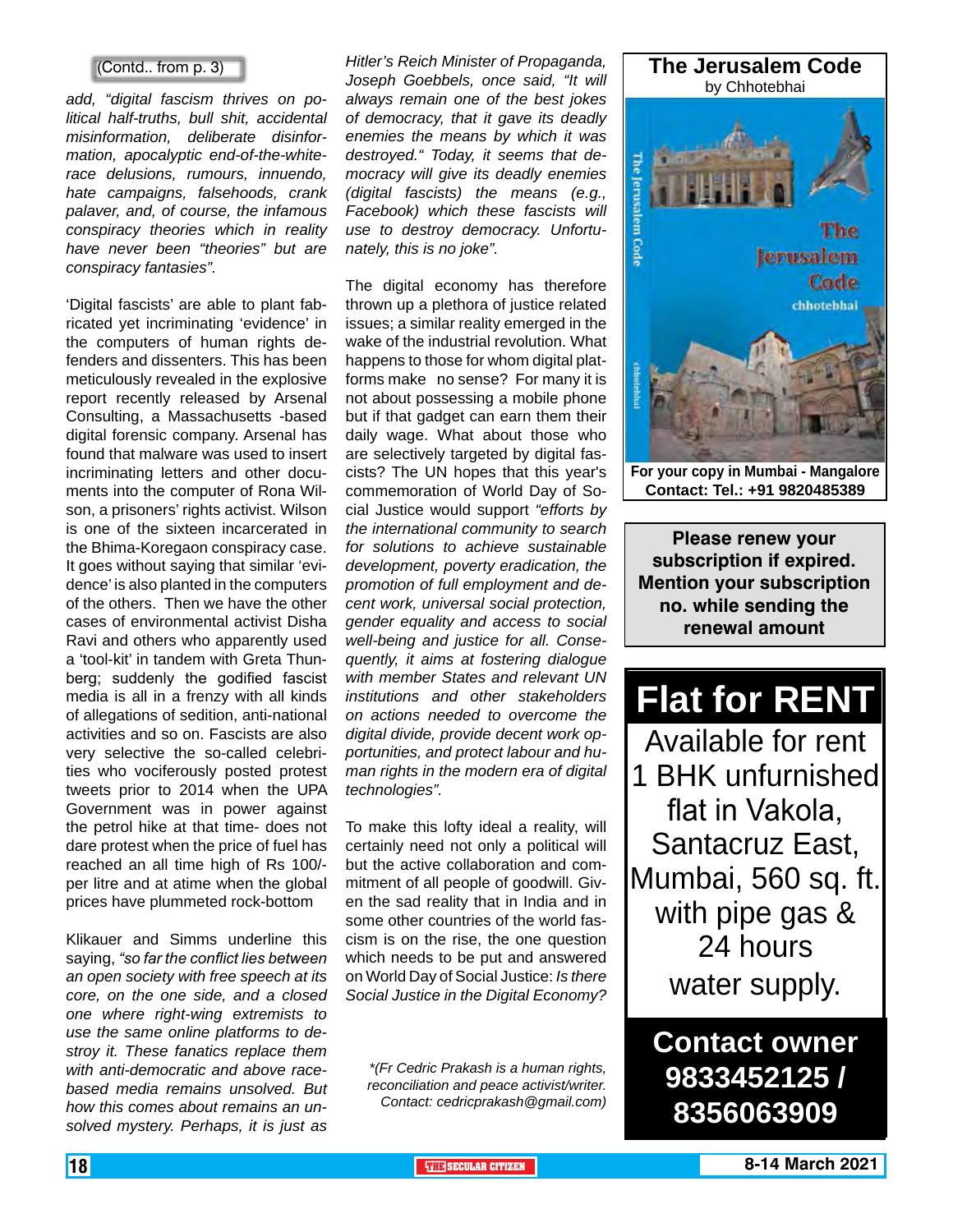# **Model Co-operative Bank Ltd. Holds 103rd AGM**

*(News & Pics by Rons Bantwal)* 

Mumbai, Feb. 25: The 103rd Annual General Meeting of Model Co-operative Bank Ltd. was held on Thursday 25th February 2021 at St. Andrew's Auditorium Bandra West, Mumbai.

The Chairman Albert W. D'Souza presided over the meeting and extended a warm welcome to the Shareholders (Members). He thanked them for attending the Annual General Meeting and reposing their trust in the Bank.

The Chairman in his inaugural speech, to the Members gave an overview of the economy. He further stated that our Bank with strong ethics, professional management, regulatory compliant operations and support from our customers & shareholders, have been able to steer through these turbulent times.

The Bank has achieved deposit of Rs.1064.57 crores, a growth of Rs.42.38 crores (4.15% on YOY basis). The advances of the Bank have increased to Rs.589.32 crores, an increase of Rs.28.38 Crores (5.06% on YOY basis). The Capital Adequacy Ratio stood at 13.48%, with RBI requirement being 9%. The Net Profit (After Tax) stood at Rs.7.86 crores. The Net NPA of the Bank is 3.72%. The overall performance of the bank has been good when compared with peer banks.

Shareholders were happy to note that the Bank has been receiving a series of awards over the years and during the course of F.Y. 2019-20 have been awarded 1st prize under the category of Deposits above Rs.1000 crs. for the F.Y. 2018- 19 from 'The Maharashtra State Cooperative Banks' Association Ltd. and 2nd prize for overall best performance of UCBs for the F.Y. 2018-19 in the category of deposits of Rs.501 to Rs.2000 crores from 'The Brihan Mumbai Nagari Sahakari Banks Association Ltd., Mumbai. These awards take the tally to 11 awards over the last 5 years. We congratulate the Bank on this achievement.



It was observed that even though the pandemic has had an adverse impact on the economy and consequently the banking sector, the Bank has been able to innovate and introduce new products in addition to existing bouquet of products and services. In the current F.Y. 2020 – 21 the Bank has been able to activate our own IFSC code, which has enabled faster processing of NEFT and RTGS transactions, provide IMPS and UPI payment platforms on our Mobile Banking App along with a host of other services and features, offer a platform for receiving on – line fee payments for Educational & other Institutions, launched an attractive Gold Loan product.

ating General Manager Zenon D'Cruz provided, clarifications to the queries to the satisfaction of the Members present.

Founder Chairman John D'Silva and Director Vincent Mathias addressed the gathering. Directors Paul Nazareth, A. C. Lobo, Sanjay Shinde, Thomas Lobo, Lawrence D'Souza, Pius Vas, Benedicta Rebello, Gerald Cardoza, Ancy D'Souza, Assistant General Managers Osden Fonseca, Naresh Thakur and Ratnakar Shetty, Former General Manager & CEO and now Advisor William D'Souza were also present.

The meeting commenced with a short prayer by Director Thomas Lobo. Senior Manager Beata Car-



The Chairman presented the Audited Statements of Accounts including the Balance Sheet and Profit and Loss Account for the year ended March 31, 2020. The Members raised queries and the Chairman and Officivalho compared the meeting. Vice Chairman William Sequeira proposed the vote of thanks. The Annual General Meeting was attended by approximately 150 shareholders. The meeting was conducted keeping all covid related safety

protocols in mind. We wish Model Co-op. Bank Ltd. all the best for the future and are sure that the Bank will grow from strength to strength.